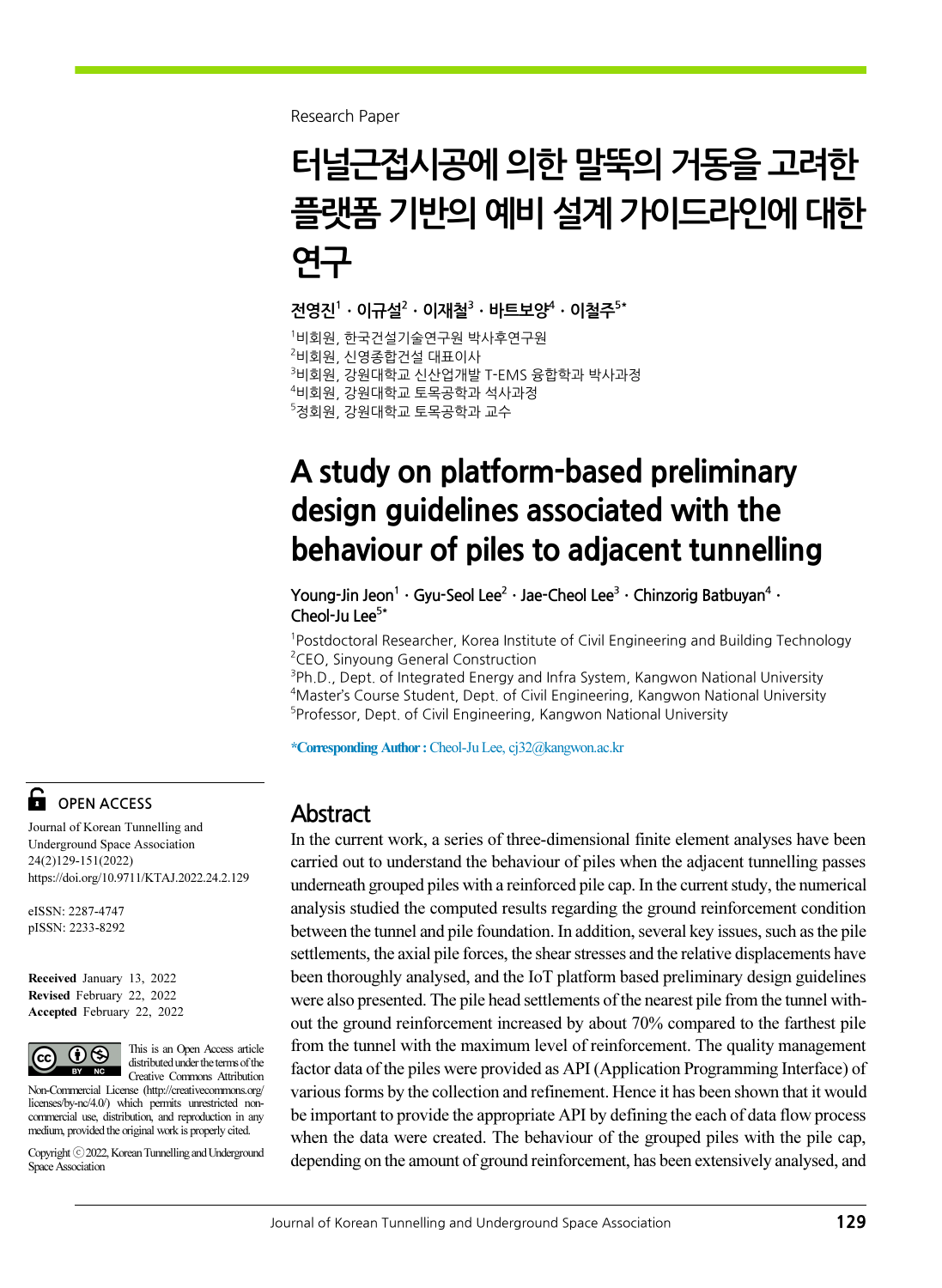the IoT platform regarding the quality management of piles has been suggested.

Keywords: Three-dimensional (3D) numerical analysis, Pile behaviour, Group piles, Ground reinforcement, IoT platform

### 초 록

본 연구에서는 기초판으로 연결된 군말뚝 형태의 기초 하부를 터널이 근접 통과할 경우 이로 인해 발생하는 말뚝의 거동 을 파악하기 위하여 3차원 유한요소해석을 수행하였다. 이때 터널과 말뚝기초 사이의 지반보강을 조건별로 고려하여 수 치해석을 수행함으로써 결과를 분석하였다. 수치해석에서는 터널 굴착으로 발생하는 말뚝의 침하, 축력, 전단응력 및 상 대변위를 고찰하였으며, 추가적으로 IoT 플랫폼 예비 설계 가이드라인을 제시하였다. 지반보강을 고려하지 않으며 터널 로부터 이격거리가 가장 가까운 말뚝은 지반보강을 가장 크게 고려하고 터널로부터 이격거리가 가장 멀리 존재한 말뚝 에 비해 말뚝두부의 침하가 약 70% 크게 발생하였다. 또한, 말뚝 품질관리 요소 데이터는 수집 및 정제과정을 통해 다양 한 형태의 API (Application Programming Interface)로 제공되었으며, 각 데이터 플로우 프로세스를 정의하여 데이터 가 생성되는 시점에 따라 적합한 API를 제공하는 것이 중요한 것으로 분석되었다. 본 연구를 통하여 기초판으로 연결된 군말뚝의 거동에 영향을 미치는 주요 인자를 보강조건에 따라 심도 있게 고찰하고, 말뚝의 품질관리 IoT 플랫폼을 제시 하였다.

주요어: 3차원 수치해석, 말뚝거동, 군말뚝, 지반보강, IoT 플랫폼

### 1. 서 론

최근 편리한 교통 인프라 구축과 교통 체증을 해소하기 위해 도심지를 중심으로 터널 공사가 활발하게 수행되 고 있으며, 이러한 터널 시공은 흔히 기 존재하는 각종구조물에 인접하여 수행된다. 또한 터널 시공은 지반의 침 하를 유발하여 말뚝의 공학적 거동에 영향을 미치게 된다(Lee, 2012a). 지금까지 수행되어 온 기존의 연구들에 따 르면 기 존재하는 말뚝기초에 근접하여 터널시공이 이루어지는 경우 터널 굴착으로 발생하는 지반침하로 인해 말뚝과 인접 지반 사이에서 전단응력전이(shear stress transfer)가 유발되어 말뚝에 변형이 발생하여 축력분포 역 시 변화한다고 보고되었다(Lee, 2012a; 2012b). 이러한 문제를 해결하기 위해 실내모형실험, 원심모형실험, 이론 적 연구 및 수치해석 연구와 같은 많은 연구들이 수행되었다(Jacobsz, 2003; Pang, 2006; Cheng et al., 2007; Lee and Chiang, 2007; Lee, 2008; 2012a; 2012b; 2012c; Marshall, 2009; Ng et al., 2013; 2014; Dias and Bezuijen, 2014a; 2014b; Hartono et al., 2014; Liu et al., 2014; Ng and Lu, 2014; Williamson, 2014; Hong et al., 2015; Lee and Jeon, 2015; Jeon and Lee, 2015; Jeon et al., 2015; 2017; 2018; 2020a; 2020b; Lee et al., 2016; Soomro et al., 2018). 이에 비해 현장실측을 실시하여 분석한 연구는 상대적으로 제한적인데, Selemetas (2006), Pang (2006), Liu et al. (2014), Mair and Williamson (2014), Williamson (2014) 및 Selemetas and Standing (2017)은 터널 굴착으로 인한 인접 말뚝에서의 거동을 현장실측을 통해 연구한 바 있다. 대부분의 기존 연구에서는 터널 및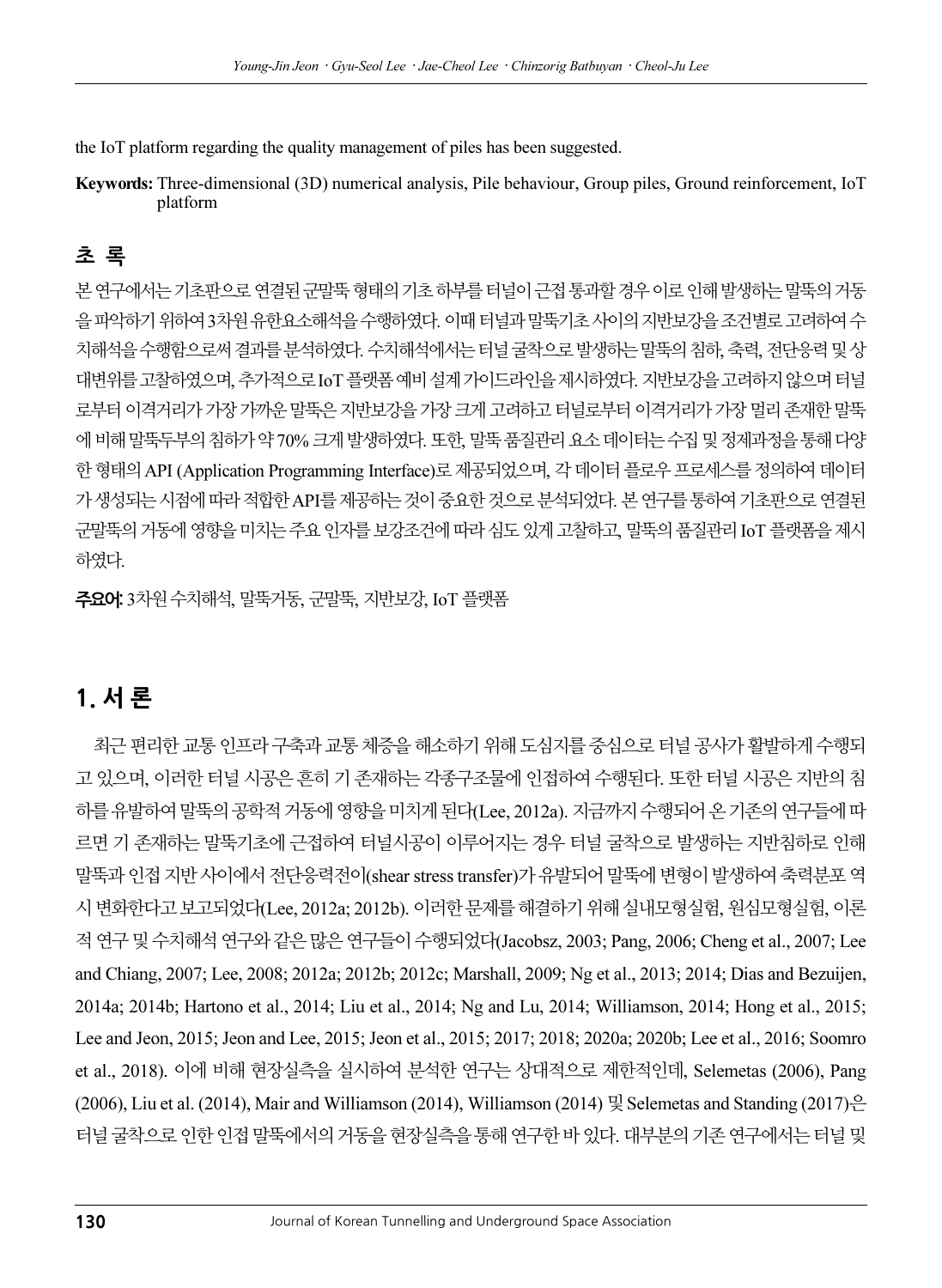말뚝의 인접 지반에 대하여 적절한 보강이 실시되지 않은 조건 하에 터널 굴착에 따른 지반침하와 그로 인한 말뚝 의 거동을 분석하는 것과 관련되어 있다. Fig. 1은 Pang (2006)이 현장실측을 통해 확인한 터널과 말뚝 사이의 상 대적 위치 배열 모식도를 보여주고 있으며, 이 연구에 따르면 터널-말뚝의 상대적인 위치에 따라 말뚝의 거동이 상이하게 나타나는 것을 알 수 있다. 또한 터널의 굴착이 말뚝의 하부에서 수행되는 경우(Fig. 1에서 type 4)에는 말뚝의 측면에서 실시되는 경우(Fig. 1에서 types 1-3)에 비해 말뚝의 사용성이 크게 저하된다고 보고되었다.



Fig. 1. Relative tunnel-pile configurations observed in practice (Pang, 2006)

Selemetas (2006)는 터널시공으로 발생한 말뚝의 침하는 터널 굴착 이전 말뚝에 작용한 설계하중에 의한 말뚝 의 침하보다 상당히 클 뿐만 아니라, 말뚝에 작용하는 심도별 축력 분포가 터널시공 과정에 의해 매우 민감하게 변한다고 보고하였다. 도심지 터널공사로 인하여 터널 굴착 지반 인근의 지상 및 지중에 존재하는 각종 구조물들 에 대하여 안정성 확보가 필수적인 요소로 대두되고 있으나, 이들의 안정성 및 사용성 저하를 효율적으로 방지하 는 체계적인 연구가 부족한 실정이다. 터널 굴착에 의한 지반침하로 발생한 말뚝의 침하는 상부 구조물의 안정성 을 감소시키는 가장 큰 요인으로 볼 수 있다. 이러한 문제를 해결하기 위하여 현장실무에서는 다양한 보강공법들 을 적용하고 있으나(Choi et al., 2005; Jue and Na, 2005), 터널-지반-말뚝 사이에서의 상호거동 메커니즘을 명확 하게 규명하지 못하고 있는 실정이다. 즉 구조물의 안정성 확보를 위해 다양한 보강조건을 고려한 터널 굴착에 따 른 말뚝의 거동 연구를 체계적으로 수행할 필요가 있다.

이에 본 연구에서는 유한요소해석(3차원)을 통해 기 존재하는 기초판으로 연결된 4 × 3 군말뚝의 하부에서 실 시되는 터널 굴착에 의한 말뚝의 거동을 터널 주변 지반의 보강을 고려하여 그 영향을 고찰하였으며, 터널시공으 로 유발되는 tunnelling-induced 말뚝두부침하, 축력, 상대변위, 경계면에서의 전단응력 및 안정성 등을 분석하였 다. 또한 말뚝 품질관리 플랫폼의 구축을 위한 플랫폼 인터페이스 구축에 대한 선정 기준 및 개발 요건에 대한 기 준을 제시하였다.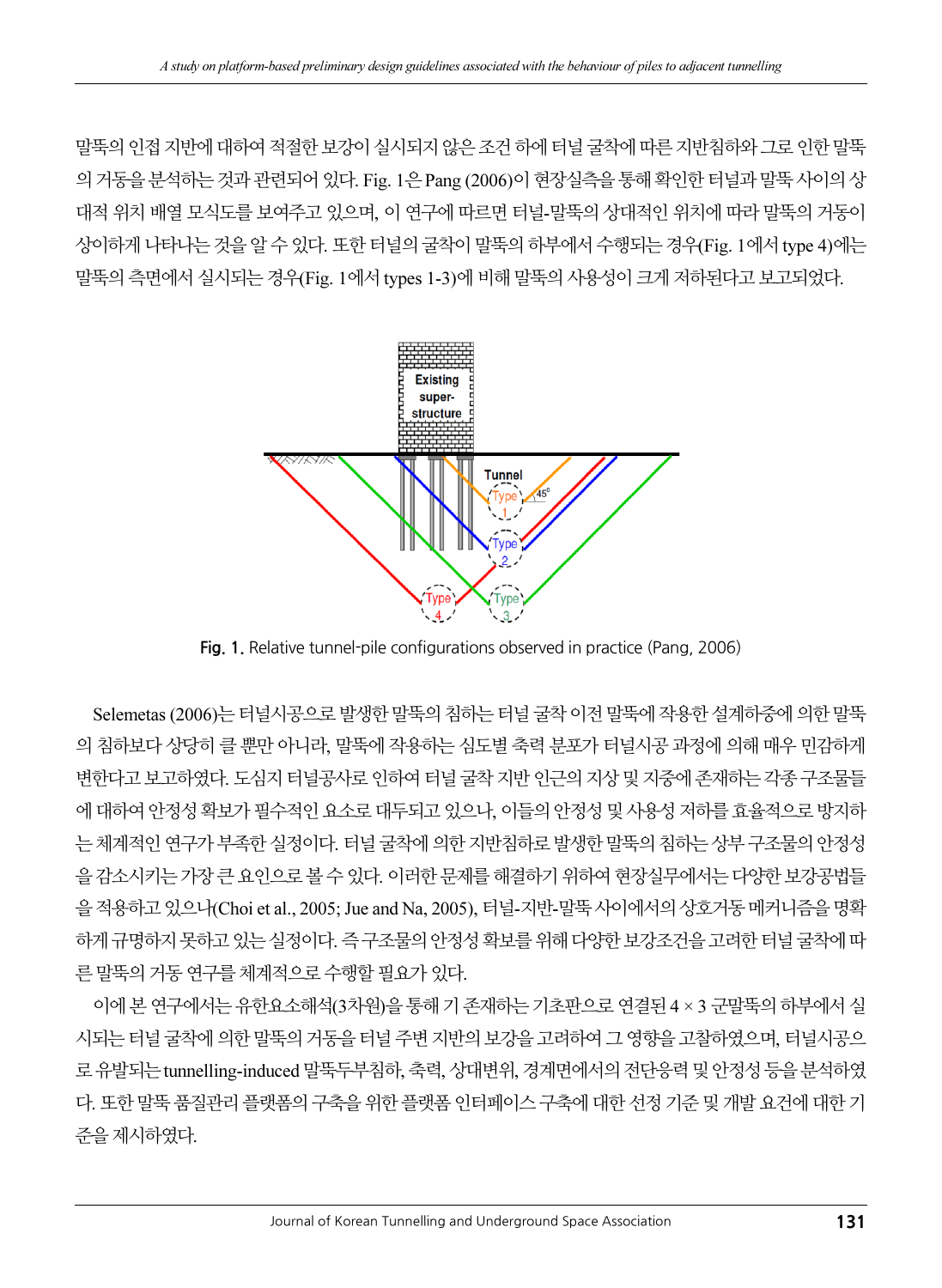### 2. 수치해석

#### 2.1 해석개요 및 경계조건

본 연구에서는 3차원 유한요소해석 프로그램 Plaxis 3D (2019)를 사용하여 기초판으로 연결된 4 × 3 군말뚝의 하부에서 수행된 터널의 시공을 모사함으로써 터널인접지반에서의 보강(그라우팅 보강)에 따른 말뚝 거동을 분 석 하였다. Fig. 2는 해석에서 적용된 대표 유한요소 mesh를 보여주고 있으며, Fig. 3 및 Fig. 4는 해석단면도를 나 타내고 있다. 수치해석에서 가정한 터널의 직경(D)은 8 m이고 터널의 중심부(springline)는 지표면으로부터 26.5 m 하부에 위치하고 있다. 전체 지반은 풍화토층으로 구성되었다고 가정하였다. 또한 말뚝은 직경(d) 1 m의 대구 경 현장타설말뚝으로 설정하였는데, 이는 기존 연구의 대부분이 소구경 말뚝에 대한 것이므로 대구경 말뚝으로 하였다. 말뚝의 길이(L)는 20 m이며, 군말뚝의 말뚝 중심 간의 간격은 3D로 가정하였다. 본 연구에서는 터널 굴 착에 대한 말뚝의 거동을 분석하기 위해 터널 주변 지반의 그라우팅 보강을 고려하여 해석을 수행하였다. 그라우 팅체는 보강 각도를 180°로 고정한 상태에서 두께를 1 m 또는 2 m로 조건을 달리하였으며 1회 보강 시 보강 길이 는 4 m로 하였다. 보강과 관련된 내용은 2.3절에 상세히 설명하였다. 기초판(pile cap)의 경우에 그 두께는 0.5 m 로 가정하였다. Table 1에는 본 연구에서 수행된 각각의 해석 특징이 요약되어 있으며, 총 5회의 해석이 수행되었 다. 말뚝의 경우 터널로부터 이격거리가 가장 가까운 말뚝(1번)에서부터 내부말뚝(2번) 및 이격거리가 가장 먼 말 뚝(3번)에 대하여 분석하여 고찰하였다. 그 위치는 Fig. 5에 나타나있다. 또한, Table 2는 말뚝의 위치 및 보강 조 건에 따라 분류된 말뚝의 명칭들을 각각 설명한 표이다. 본 해석에서는 지하수위를 고려하지 않았다.



Fig. 2. A representative 3D finite element mesh used in the current study (a  $4 \times 3$  pile group, D: tunnel diameter)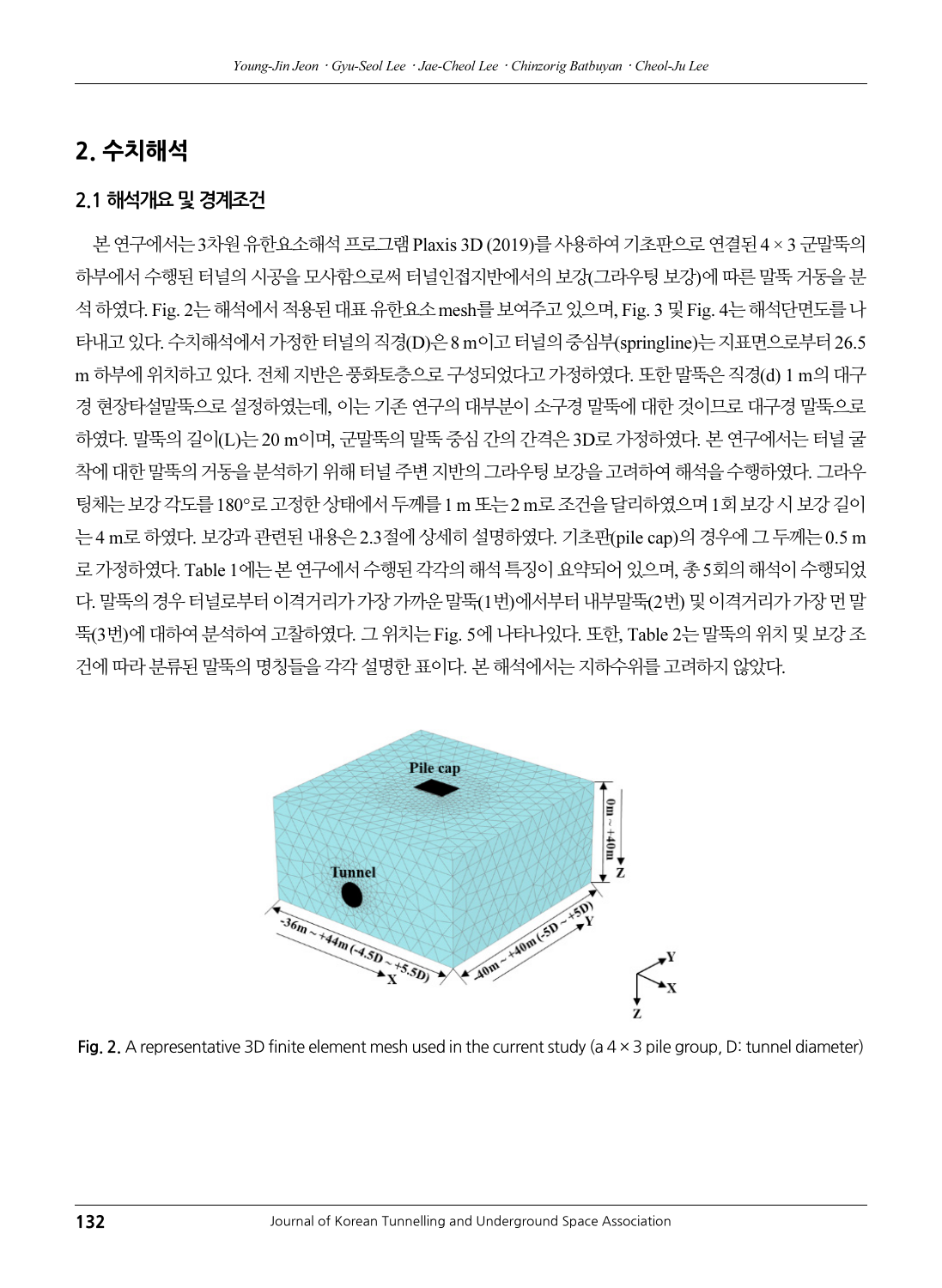

Fig. 3. Sectional view of analysis geometry



Fig. 4. Longitudinal section of analysis geometry

| Table 1. Summary of numerical analyses |  |
|----------------------------------------|--|
|----------------------------------------|--|

| Analysis series | Thickness of ground<br>reinforcement | Angle of ground<br>reinforcement | <b>Remarks</b>                          |
|-----------------|--------------------------------------|----------------------------------|-----------------------------------------|
| PL              | $\qquad \qquad \blacksquare$         | $\overline{\phantom{0}}$         | Pile load test                          |
| G               | -                                    |                                  | Greenfield                              |
| РG              | -                                    |                                  | Pile group without ground reinforcement |
| $PG(1-180)$     | m                                    | $180^\circ$                      | Pile group with ground reinforcement    |
| $PG(2-180)$     | 2 <sub>m</sub>                       | $180^\circ$                      | Pile group with ground reinforcement    |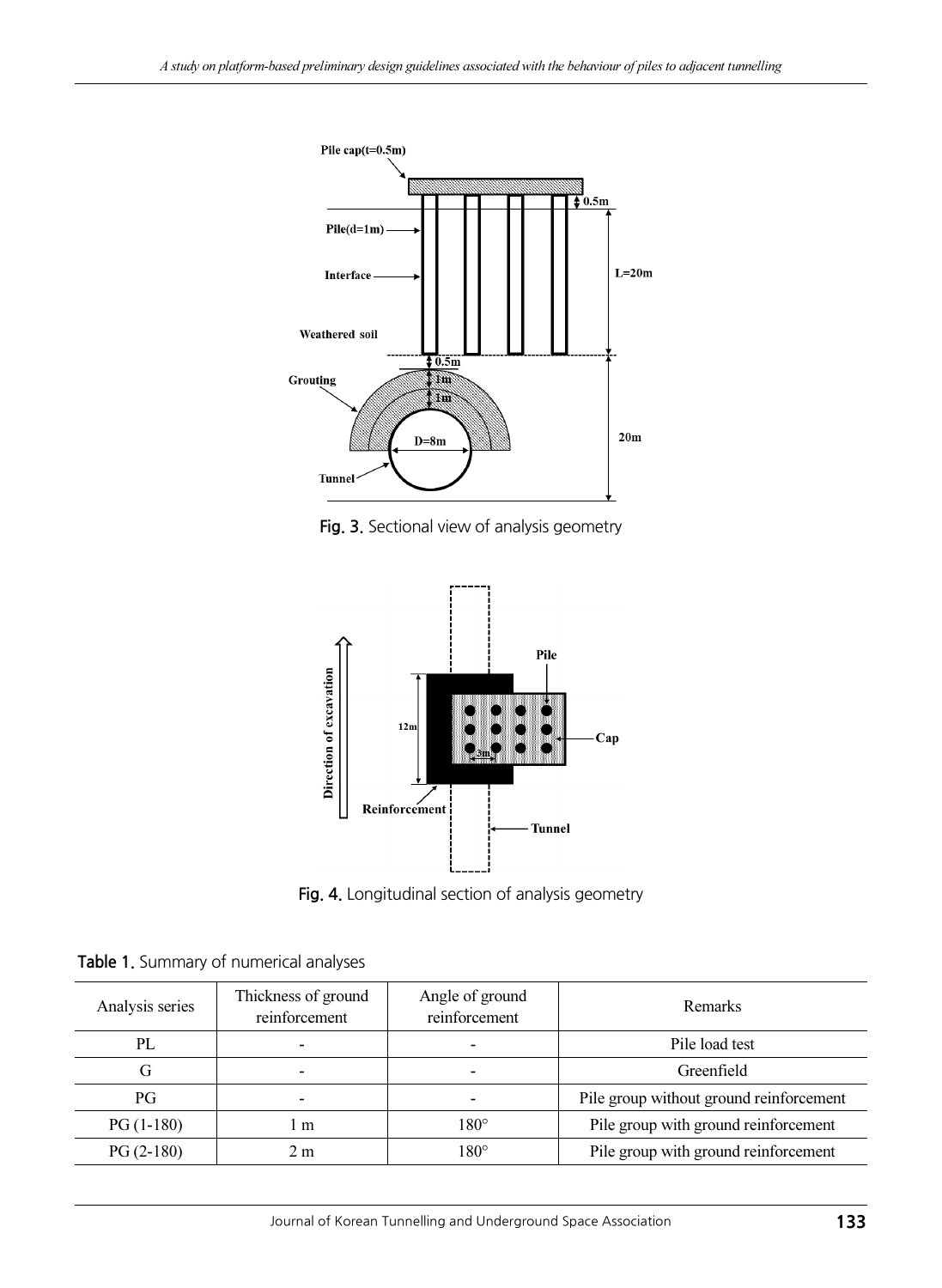

**Fig. 5.** Location of piles inside a  $4 \times 3$  pile group

Pile group with ground reinforcement

| Pile name | Thickness of ground<br>reinforcement | Angle of ground<br>reinforcement | Pile location number<br>of Fig. 4 | <b>Remarks</b>                             |
|-----------|--------------------------------------|----------------------------------|-----------------------------------|--------------------------------------------|
| $DLP-1$   |                                      |                                  |                                   | Design load condition                      |
| DLP-2     |                                      |                                  |                                   | Design load condition                      |
| $DLP-3$   |                                      |                                  |                                   | Design load condition                      |
| NRP-1     |                                      |                                  |                                   |                                            |
| NRP-2     |                                      |                                  |                                   | Pile group without<br>ground reinforcement |
| NRP-3     |                                      |                                  |                                   |                                            |

NRP-3  $\vert$  -  $\vert$  - 3 1RP-1 1 m 180° 1

1RP-2 1 m 180° 2 1RP-3 1 m 180° 3 2RP-1 2 m 180° 1 2RP-2 2 m 180° 2 2RP-3 2 m 180° 3

Table 2. Summary of the location and condition of the pile

#### 2.2 적용 구성모델 및 물성치

터널의 굴착을 모사하기 위하여 탄-소성해석이 실시되었으며 특히 지반-말뚝 사이의 경계면에서 소성항복 (plastic yielding)이 나타날 경우에 미끄러짐(slip)의 발생을 허용하는 경계요소(interface element)를 적용하였 다. 이는 말뚝과 인접 지반 경계면에서 전단응력의 전이 과정을 분석하기 위함이며, 특히 말뚝선단에도 경계요소 를 지정함으로 말뚝에 인장력이 발생할 경우 말뚝선단과 지반이 서로 분리 될 수 있도록 하였다. Table 3은 수치 해석에서 적용된 재료 및 지반의 물성치를 정리하였는데 이는 국내의 풍화토 및 콘크리트의 일반적인 물성치이 며(Lee, 2012a), 그라우팅 물성치의 경우 Choi et al. (2003)의 역해석을 통해 제시한 그라우트체 물성치 산정방법 을 적용하여 탄성계수와 점착력을 원지반 물성치의 각각 10배 및 5배로 증가시켜 반영하였다(내부마찰각은 변화 가 없는 것으로 가정). 또한 기초판 물성치는 말뚝에 적용한 물성치와 동일한 값을 사용하였다. 풍화토에서는 비 관련흐름법칙(non-associated flow rule) 및 Mohr-Coulomb의 파괴기준(failure criterion)을 따르는 탄-소성 모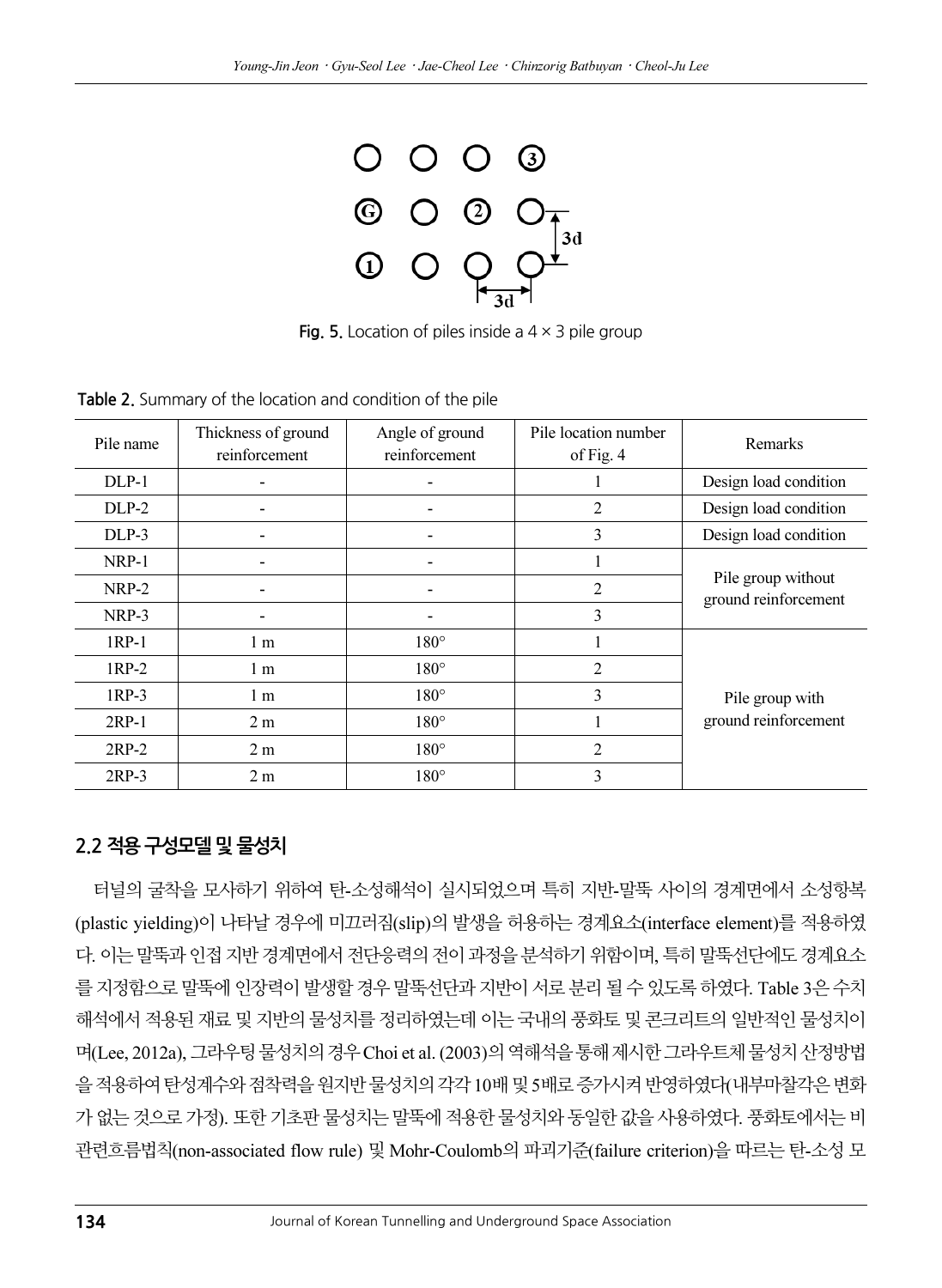델을 적용하였고 기초판, 말뚝 및 숏크리트에는 등방탄성모델(isotropic eleastic model)을 지정하였다. 말뚝 시공 으로 인한 말뚝주면-지반 및 말뚝선단-지반 경계면에서의 전단강도 상수(c'int, φ'int)가 감소되는 것을 고려하기 위해 Brinkgreve et al. (2015)의 지침을 참고하여 강도감소계수(strength reduction factor) Rint = 0.7를 적용하고 아래의 식 (1) 및 식 (2)를 통해 적절한 전단강도 상수를 산정하였다.

$$
c'_{\text{int}} = R_{\text{int}} \times c'_{\text{soil}} \tag{1}
$$

$$
\tan(\varphi_{\rm int}') = R_{\rm int} \times \tan(\varphi_{\rm soil})
$$
 (2)

여기서,  $c'_{\text{soil}}$ 은 지반의 점착력,  $R_{\text{int}}$ 는 강도감소계수,  $\varphi'_{\text{soil}}$ 은 지반의 내부마찰각,  $\varphi'_{\text{int}}$ 는 interface 마찰각(26.1°) 이다.

Table 3. Material parameters assumed in the numerical modelling

| <b>Table 3.</b> Material parameters assumed in the numerical modelling                                                                                     |              |                                    |       |      |                       |                        |                 |
|------------------------------------------------------------------------------------------------------------------------------------------------------------|--------------|------------------------------------|-------|------|-----------------------|------------------------|-----------------|
| Material                                                                                                                                                   | Model        | $\gamma_t$<br>(kN/m <sup>3</sup> ) | $K_0$ | v'   | E'<br>(MPa)           | $\mathbf{c}'$<br>(kPa) | Ø<br>$(^\circ)$ |
| Soil (Lee, 2012a)                                                                                                                                          | Mohr-Coulomb | 20                                 | 0.75  | 0.35 | 80                    | 50                     | 35              |
| Grouted material                                                                                                                                           | Mohr-Coulomb | 25                                 | 0.01  | 0.2  | 800                   | 250                    | 35              |
| Lining                                                                                                                                                     | Elastic      | 25                                 | 0.01  | 0.2  | 5,000(s)<br>15,000(h) |                        |                 |
| Pile/Pile cap                                                                                                                                              |              | 25                                 | 0.01  | 0.2  | 30,000                |                        |                 |
| Note: $\gamma_t$ (unit weight of material), $K_0$ (lateral earth pressure coefficient at rest), v' (poisson's ratio), E' (Young's modulus), c' (cohesion), |              |                                    |       |      |                       |                        |                 |

Note:  $\gamma_t$  (unit weight of material),  $K_0$  (lateral earth pressure coef  $\varnothing'$  (internal friction angle), s (soft shotcrete), h (hard shotcrete)

#### 2.3 수치해석 과정 및 분석

수치해석에서는 말뚝 시공 시 발생하는 근입효과에 따른 지반 응력변화는 불포함시켰으므로 본 연구에서 가정 한 말뚝은 현장타설말뚝과 유사한 것으로 볼 수 있다. 터널의 굴착은 종방향(Y)에 대하여 -5D에서 +5D (-40 m~ +40 m) 구간 사이에서 실시되었다(Fig. 2(a)). 터널의 굴착은 각 단계에서 1 m 씩 수행되는 것으로 가정하여 총 80 단계에 걸쳐서 실시되었다. 단계별로 터널 굴착이 종료된 이후 굴착면에 두께 200 mm의 숏크리트를 타설하였는 데, 터널 굴착 직후에는 5,000 MPa의 탄성계수를 가진 연성(soft) 숏크리트를 적용하였으며, 다음 굴착단계에서 는 15,000 MPa의 탄성계수를 가지는 강성(hard) 숏크리트의 물성치로 변환하여 터널의 굴착을 모사하였다. 또한 그라우팅 보강의 경우 기초판의 중심에서 종방향(Y) ±0.75D (±6 m, 총 12 m 보강) 만큼 보강을 실시하였으며 (Fig. 6), 각 보강별 길이는 0.5D (4 m)로 가정하여 보강 후 터널 굴착을 1 m 씩 실시하였다(12 m 보강의 경우: 보강 (4 m) → 굴착(4 m) → 보강(4 m) → 굴착(4 m) → 보강(4 m) → 굴착(4 m)). 본 연구에서는 그라우팅 보강 두께에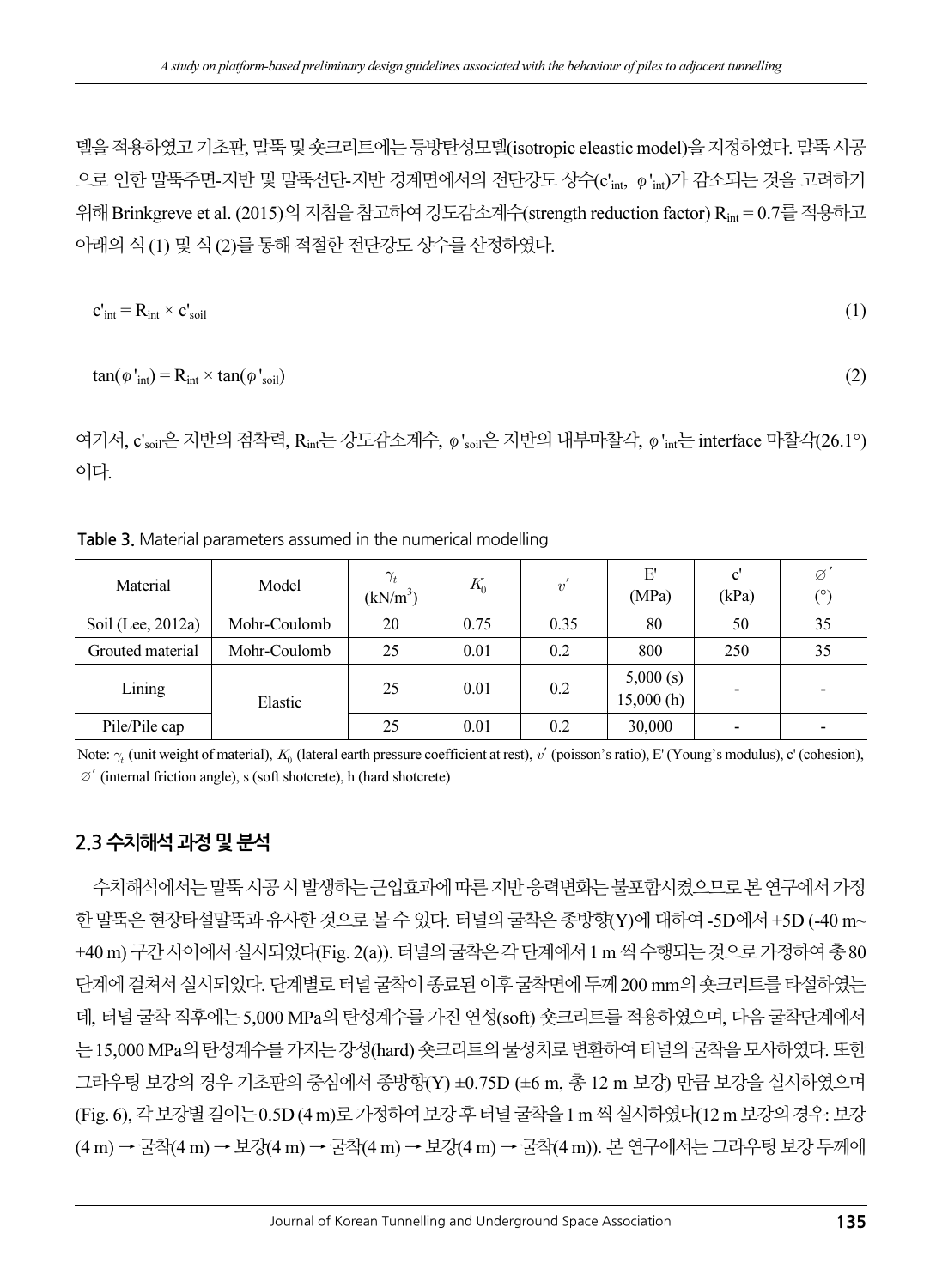따라 말뚝의 거동을 분석하였는데 무보강(PG, T = 0 m), 두께 1 m 보강(PG (1-180), T = 1 m) 및 두께 2 m 보강 (PG (2-180), T = 2 m)에 대한 조건을 고려하였다. 그라우팅의 횡방향 보강각도는 180°로 하였다. 초기 평형단계 도달 이후 터널 굴착 이전 말뚝두부에는 별도의 해석(PL)을 통해 결정한 설계하중(Pa)을 작용시켰으며(4,737 kN), 단계적으로 하중을 증가시켜 설계하중을 작용시켰다. 해석결과의 분석을 위하여 임의의 심도에서 말뚝의 축력 P는 P =  $\sigma_{zz|avg} \times A_p$  식으로 산정하였다. 여기서  $\sigma_{zz|avg}$ 는 특정심도에서의 말뚝 수직응력 값을 평균한 것이 고 Ap는 말뚝 단면적이다. 한편 말뚝과 지반 경계면(interface)에서의 전단응력은 임의의 심도에서 그 값을 평균 하여 산정하였다.



Fig. 6. Location of piles inside a  $4 \times 3$  pile group

### 3. 해석결과 분석

#### 3.1 말뚝의 설계지지력 결정

Fig. 7은 말뚝의 설계지지력 결정을 위하여 말뚝재하시험 모사를 통해 산정된 말뚝의 하중-침하 관계를 보여주 고 있다. 또한 터널의 굴착을 포함시키지 않은 말뚝의 하중-침하 관계를 보여주고 있으며, 말뚝두부에 단계별로 압축력을 증가시켜 하중재하 시험을 모사하였다. Fig. 7에 나타나 있듯이 말뚝두부의 하중이 7,500 kN 인근으로 도달할 때까지 말뚝 하중과 말뚝두부 침하 사이에서 거의 선형적인 관계를 보이고 있으며, 반면 이를 초과하는 하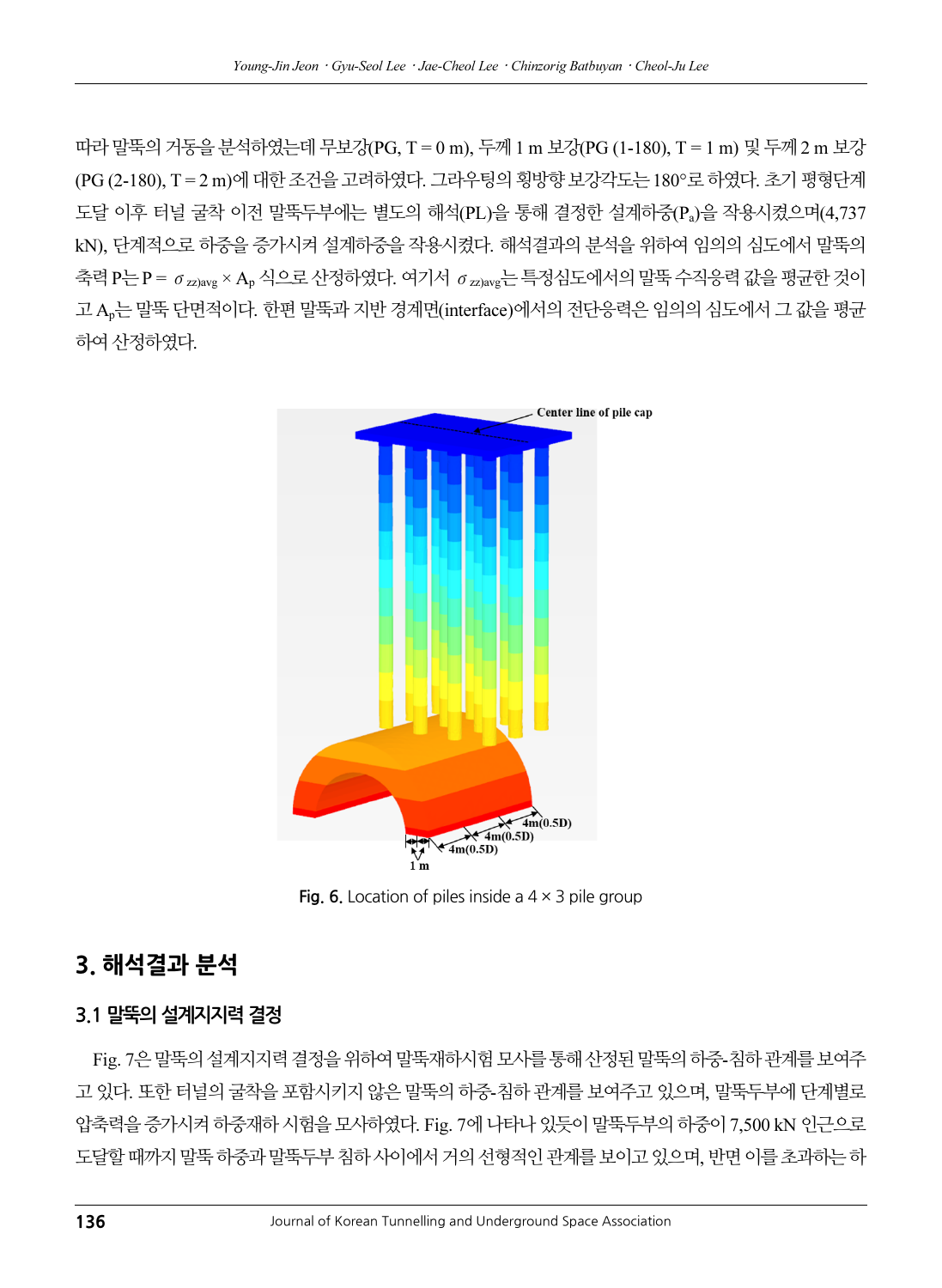중이 작용할 경우 급격한 침하가 발생하고 있다. 본 연구에서는 말뚝에 발생하는 하중-침하 관계로부터 말뚝의 설 계지지력을 결정하기 위해 널리 사용되는 Davisson (1972)의 방법을 적용하였으며, 이를 통해 말뚝의 파괴하<del>중</del> (failure load)을 9,475 kN으로 산정하였다. 여기에 안전율(FS) 2.0을 적용하여 말뚝의 설계하중(Pa)은 4,737 kN 으로 결정되었다(9,475 kN/2 = 4,737 kN). 이때 말뚝두부의 침하량(δ)은 9.10 mm이다. 말뚝과 지반 사이에서 경계면 굴착에 따른 기 시공된 말뚝의 거동을 분석하기 위하여 터널 굴착 이전 말뚝두부에는 3단계(1,579 kN → 3,158 kN → 4,737 kN)에 걸쳐 하<del>중</del>을 증가시키므로 설계하중(P』)을 작용시켰다. 이를 통하여 사용 중인 말뚝의 거동을 모사하였으며 이후에는 터널의 굴착을 단계별로 진행시켰다.



Fig. 7. Relation of axial pile forces and pile head settlements

#### 3.2 터널 굴착에 따른 말뚝 두부 침하 및 지표면 침하

Fig. 8은 기초판으로 연결된 군말뚝에 대해 그라우팅의 보강 두께에 따라 해석을 통하여 산정된 터널 굴착 단계 별로 정규화 되어진 δ <sub>p.net</sub>/δ <sub>gr.max</sub> 및 δ <sub>g</sub>/δ <sub>gr.max</sub> 침하의 분포를 보여주고 있다(Y/D: 정규화된 종방향). 여기서, δ g 는 지중으로 말뚝이 존재하지 않으며 지반보강을 고려하지 않은 Greenfield 해석조건에서 군말뚝의 G번 위치에서 의 터널 굴착으로 발생한 터널 굴착 단계별 지표면의 침하를 나타내며, δ<sub>p.net</sub>은 터널 굴착 단계별 말뚝두부 침하 를 나타낸다. 또한 δ <sub>gr.max</sub>는 Greenfield 해석조건에서 터널 굴착으로 인한 지표면 최대침하를 의미한다(δ gr.max = 8.9 mm). Fig. 8에 나타나 있듯이 정규화된 침하 δ p,net/δ gr,max 및 δ g/δ gr,max는 터널의 굴착이 수행될수록 점차 증 가하는 것을 알 수 있다. 터널 굴착 단계에서의 지표면 및 말뚝두부 침하비율이 가장 크게 발생하는 경우는 터널 이 Y/D = -1.5~+1.5 지점을 통과할 때로 나타났으며, 그 이후 터널 굴착에 따른 침하의 비율은 현저히 감소되는 것 으로 분석되었다. 따라서 터널 굴착으로 인한 말뚝의 침하가 주로 발생하는 범위로는 Y/D = -2.0~+2.0 지점을 통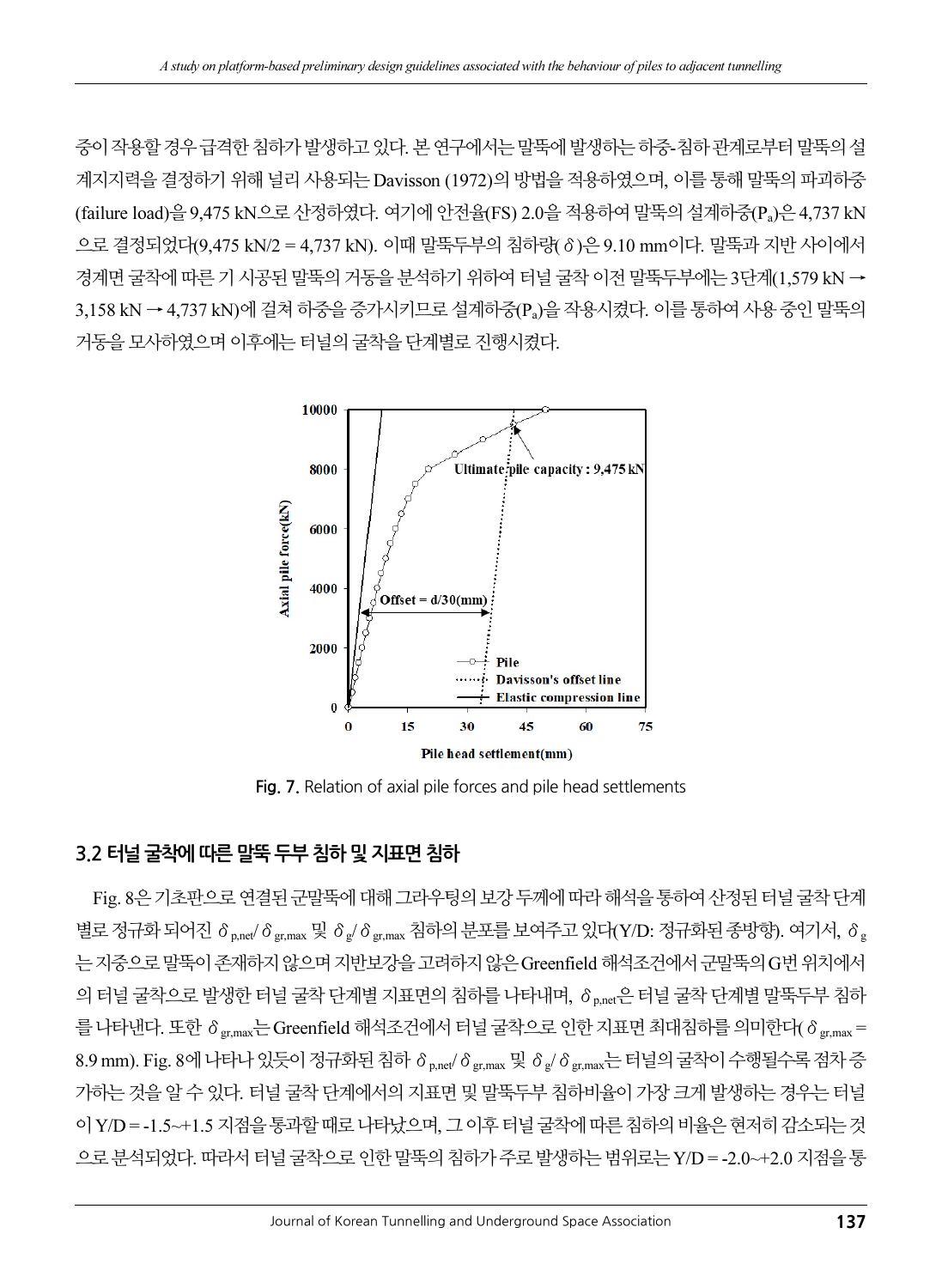과할 때로 나타났다. 말뚝두부의 최종 침하는 모든 말뚝에서는 Greenfield 조건의 지표면 최종 침하를 초과하는 침하가 발생하였으나, NRP-3, 1RP-3 및 2RP-3 말뚝은 터널 굴착이 말뚝의 직하부(Y/D = 0) 부근을 통과하기 이 전에는 Greenfield 조건의 지표면 침하보다 작게 나타났다. 이는 말뚝의 위치가 터널로부터 이격거리가 가장 멀 리 존재하기 때문에 터널 굴착으로 인한 지반의 침하 영향을 상대적으로 적게 받기 때문으로 분석되었다. 터널로 부터 이격거리가 가장 가까우며 지반보강을 가장 크게 고려한 2RP-1은 지반보강을 고려하지 않은 말뚝에 비하여 침하가 약 15% 감소하는 것으로 나타났다. 또한 지반보강을 고려하지 않으며 터널로부터 이격거리가 가장 가까 워 지반침하의 영향을 가장 많이 받을 것으로 예상되는 NRP-1 말뚝은 지반보강을 가장 크게 고려하고 터널로부 터 이격거리가 가장 멀리 존재하여 지반침하의 영향을 가장 작게 받는 2RP-3 말뚝에 비해 말뚝두부의 침하가 약 70% 크게 발생하였다. 기초판으로 연결된 군말뚝 내부의 말뚝 위치에 따라 말뚝 두부의 침하가 다른 양상을 보이 므로 기초판에는 부등침하가 발생할 것으로 예상되며, 부등침하에 따른 구조물의 안전성 평가 및 메커니즘의 파 악이 필요할 것으로 판단된다.



Fig. 8. Distributions of normalised pile head and soil surface settlements with tunnel advancement ( $\delta_{gr,max}$  = 8.93 mm)

#### 3.3 말뚝의 축력분포

Fig. 9는 터널 굴착 종료 후에 산정된 보강조건(무보강 및 1 m 두께 그라우팅 보강)에 따른 정규화된 군말뚝의 축력(P/Pa) 분포를 정규화된 말뚝의 심도(Z/Lp)에 따라 보여주고 있다. 또한 Fig. 9는 터널 굴착 이전에 말뚝두부 에 작용한 설계하중(pile loading)의 축력분포도 포함하고 있다. 여기서, P는 임의 심도에서 말뚝의 축력을 의미하 고, Pa는 터널 굴착 이전에 말뚝두부에 작용한 설계하중(4,737 kN)이다. 앞서 언급하였듯이 말뚝의 축력은 임의 의 심도에 대해 평균수직응력을 산정하여 계산하였다. 설계하중(pile loading) 작용 아래에서 말뚝 축력은 심도가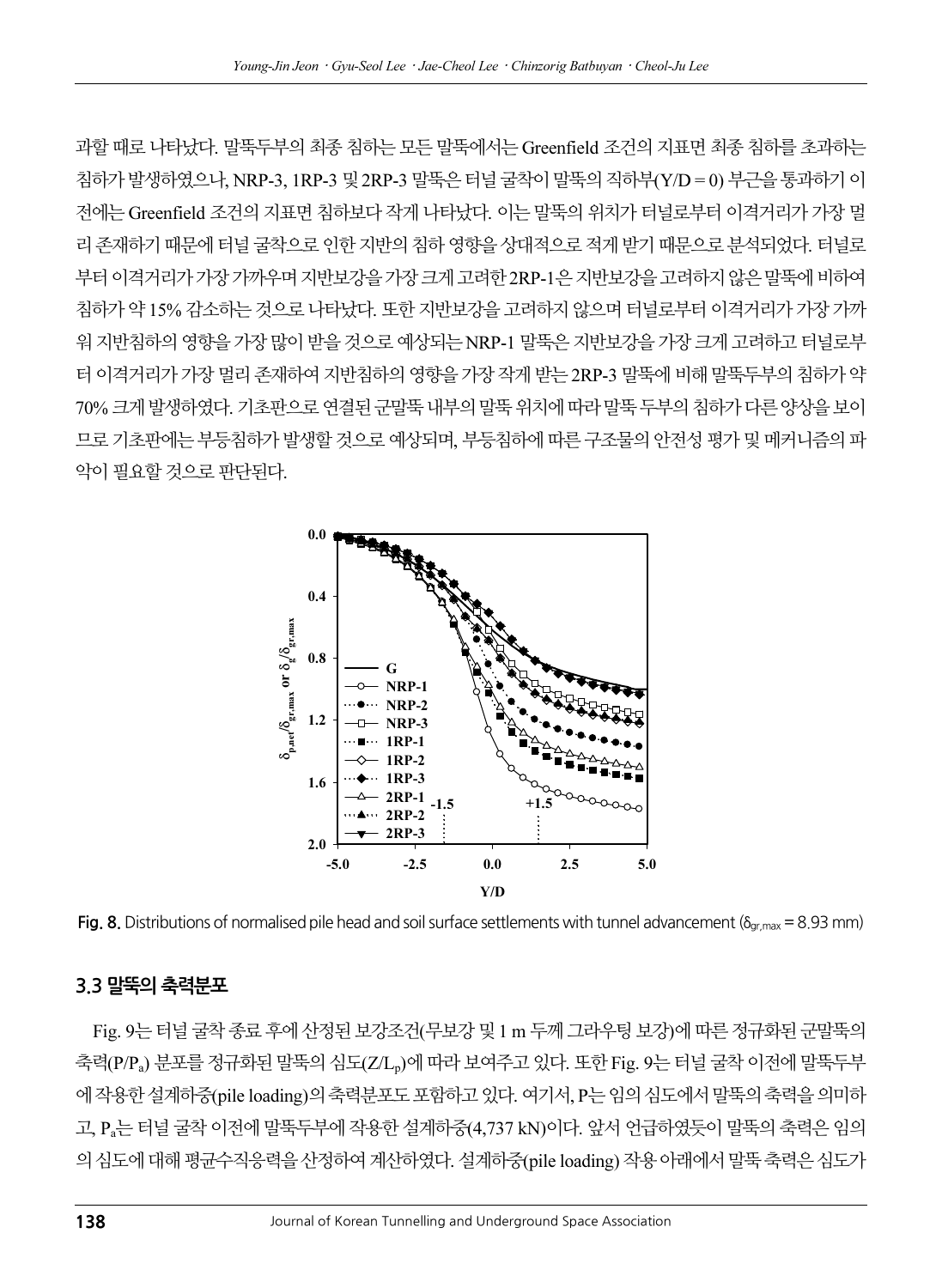증가할수록 점차적으로 감소하여 약 75%가 주면마찰력에 의해 지지되며, 나머지 약 25%의 하중만이 말뚝선단 에 의해 지지되는 것을 알 수 있다. 또한 군말뚝의 외곽에 위치한 1번 및 3번 말뚝의 경우 말뚝 두부 부근에서 P/P<sup>a</sup> 의 값이 설계하중을 초과(P/Pa > 1)하는 것으로 나타났는데 이는 기초판의 무게가 외곽 말뚝에 집중되어 작용하 는 것으로 분석되었다. 반면 군말뚝의 내부에 존재하는 2번 말뚝의 경우에는 그 영향을 적게 받는 것으로 나타났 다(P/Pa < 1). 터널로부터 가장 근접하게 위치한 1번 말뚝의 경우 터널 굴착 종료 후 말뚝의 주면마찰력 지지율이 약 85%로 증가하여 선단지지율이 약 15%로 감소하였다. 이것으로 기초판으로 연결되어 일체거동하는 군말뚝 일지라도 터널크라운 직상부에 위치한 말뚝의 경우 지반 침하의 영향을 가장 크게 받는다는 것을 알 수 있다.



Fig. 9. Distributions of normalized axial pile forces with depth

Fig. 10은 터널 굴착 종료 후 산정된 보강조건(무보강 및 2 m 두께 그라우팅 보강)에 따른 정규화된 군말뚝의 축력(P/Pa) 분포를 정규화된 말뚝의 심도(Z/Lp)에 대해서 보여주고 있다. 또한 Fig. 10은 터널 굴착 이전에 말뚝두 부로 작용한 설계하중(pile loading)의 축력분포도 포함하고 있다. 여기서, P는 임의 심도에서의 말뚝 축력을 의미 하고, Pa는 터널 굴착 이전 말뚝두부에 작용한 설계하중(4,737 kN)이다. Fig. 10은 앞서 설명한 Fig. 9의 축력 분 포와 비슷한 경향을 보이고 있으며, 그라우팅의 두께가 1 m에서 2 m로 증가함에 따라 축력의 분포 또한 약간 감 소하는 것으로 나타났다. 이는 그라우팅 보강 두께의 증가(1 m →2 m)로 인해 지반 침하의 감소효과를 가져와 말 뚝 주면지지력의 감소를 유발하기 때문으로 판단된다. 따라서 보강조건(무보강, 1 m 그라우팅 보강 및 2 m 그라 우팅 보강)에 따른 말뚝의 축력분포를 상세히 검토하기 위해 순수하게 터널 굴착으로 인해 유발된 말뚝의 축력 분 포(tunnelling-induced axial pile force)를 분석하고 이에 따라 말뚝두부에 작용한 상재하중의 영향을 제거할 필 요가 있다.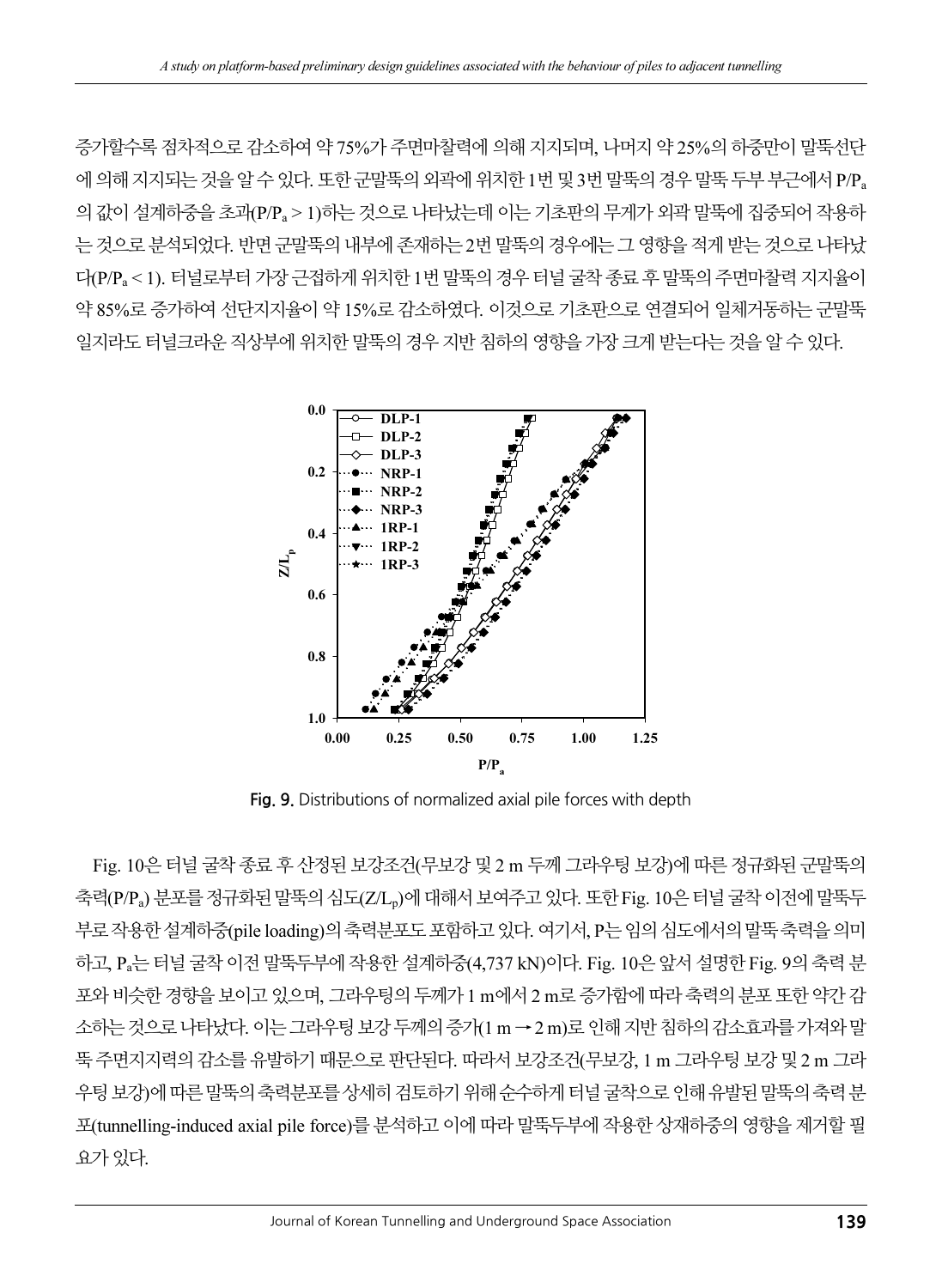

Fig. 10. Distributions of normalized axial pile forces with depth

Fig. 11은 터널 굴착에 의한 말뚝의 축력변화를 명확하게 규명하기 위하여 보강조건(무보강, 1 m 그라우팅 보 강 및 2 m 그라우팅 보강)에 따라 정규화된 tunnelling-induced 말뚝 축력(Pnet/Pa)의 분포를 정규화된 말뚝의 심 도(Z/L<sub>n</sub>)에 대하여 보여주고 있다. 여기서, P<sub>net</sub>은 순수하게 터널 굴착에 의해서 발생한 말뚝의 축력(tunnellinginduced)이다. Fig. 11에 나타나 있듯이 터널로부터 이격거리가 가장 가까운(터널 크라운 직상부) 1번 말뚝의 경우



Fig. 11. Distributions of normalised tunnelling-induced axial pile forces with depth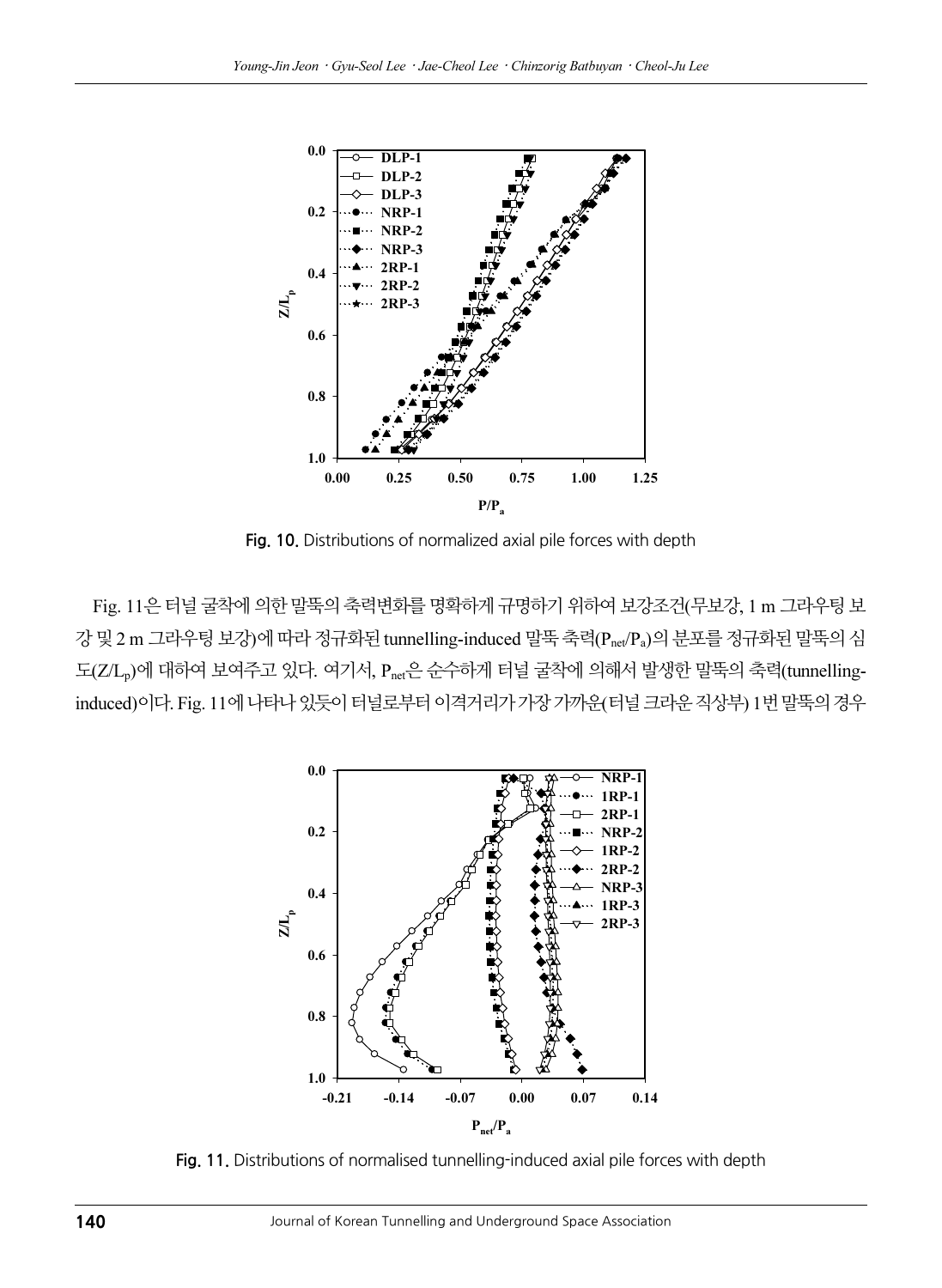지표면에서부터 Z/L, = 0.8 부근까지 터널의 굴착으로 인해 말뚝의 축력이 점차 감소하고 이후 Z/L, = 0.8에서 말 뚝선단까지 증가하는 것을 알 수 있다. Table 4는 해석조건별 말뚝에 작용하는 최대 인장력 및 압축력의 값을 나 타내고 있다. 보강을 고려하지 않은 NRP-1 말뚝에서는 Pnet,(-)max/Pa의 값이 -0.19로 나타났으며, 1RP-1 및 2RP-1 의 경우에는 약간 증가하여  $P_{net,(-)max}/P_a$ 의 경우 두 말뚝에서 모두 약 -0.15의 값을 보였다. 여기서,  $P_{net,(-)max}/P_a$ 은 말뚝에 발생한 최대인장력의 값을 의미한다. NRP-2 및 1RP-2 말뚝의 경우 인장력 형태의 축력 분포를 보이고 있 으나, 보강을 가장 크게 고려한 2RP-2 말뚝에는 압축력 형태의 축력 분포가 반대로 발생하였다. 이는 보강을 크게 할수록 보강 효과를 극대화시켜 말뚝 선단 부근의 지반 침하가 말뚝의 침하를 초과하지 않기 때문으로 판단된다. 터널로부터 가장 멀리 이격되어 있는 NRP-3, 1RP-3 및 2RP-3 말뚝의 경우 압축력 형태의 축력 분포가 말뚝두부 에서 선단까지 큰 차이를 보이지 않으며 나타났다. 말뚝에 작용하는 인장력 및 압축력 발생 메커니즘을 이후 3.5 절 상대변위에서 상세히 설명하겠다.

| Analysis series | $P_{net(-)max}/P_a$          | $P_{net(+)max}/P_a$ |
|-----------------|------------------------------|---------------------|
| NRP-1           | $-0.19$                      |                     |
| $1RP-1$         | $-0.15$                      |                     |
| $2RP-1$         | $-0.15$                      |                     |
| NRP-2           | $-0.03$                      |                     |
| $1RP-2$         | $-0.02$                      |                     |
| $2RP-2$         | $\qquad \qquad \blacksquare$ | 0.06                |
| NRP-3           |                              | 0.04                |
| $1RP-3$         | $\overline{\phantom{0}}$     | 0.03                |
| $2RP-3$         |                              | 0.03                |

Table 4. Computed maximum axial pile forces

Note:  $P_{net(\cdot)max}/P_a$  (maximum tensile pile force),  $P_{net(\cdot)max}/P_a$  (maximum compressive pile force)

#### 3.4 말뚝의 전단응력 분포

Fig. 12는 무보강 조건에서 터널 굴착 종료 후 산정되어진 말뚝-인접지반 경계면에서의 전단응력 분포를 정규 화된 말뚝의 심도(Z/L,)에 대해 보여주고 있다. 또한, 터널 굴착 이전 설계하중작용(pile loading)에 의한 전단응 력 및 터널 굴착 종료 후의 전단응력의 분포도 같이 보여주고 있다. 터널 굴착 이전 말뚝에 작용한 설계하중에 의 해 발생한 전단응력의 경우 군말뚝 외곽에 존재하는 DLP-1 및 DLP-3 말뚝에서는 비슷한 경향을 보이나, 군말 뚝 내부에 존재하는 DLP-2 말뚝은 상대적으로 작은 전단응력이 발생하는 것을 관찰할 수 있다. 또한, 설계하중 작용 하에 있는 말뚝의 경우 말뚝두부에서부터 Z/L, = 0.3 부근까지 말뚝심도의 증가에 따라 전단응력이 감소하 였으나 이후 말뚝의 선단까지는 전단응력이 다시 증가하는 것으로 나타났다. 반면, 터널의 굴착이 수행되고 난후 NRP-1 말뚝의 경우 NRP-2 및 NRP-3 말뚝과 달리 말뚝 심도가 증가 할수록 전단응력이 점차적으로 감소하여 말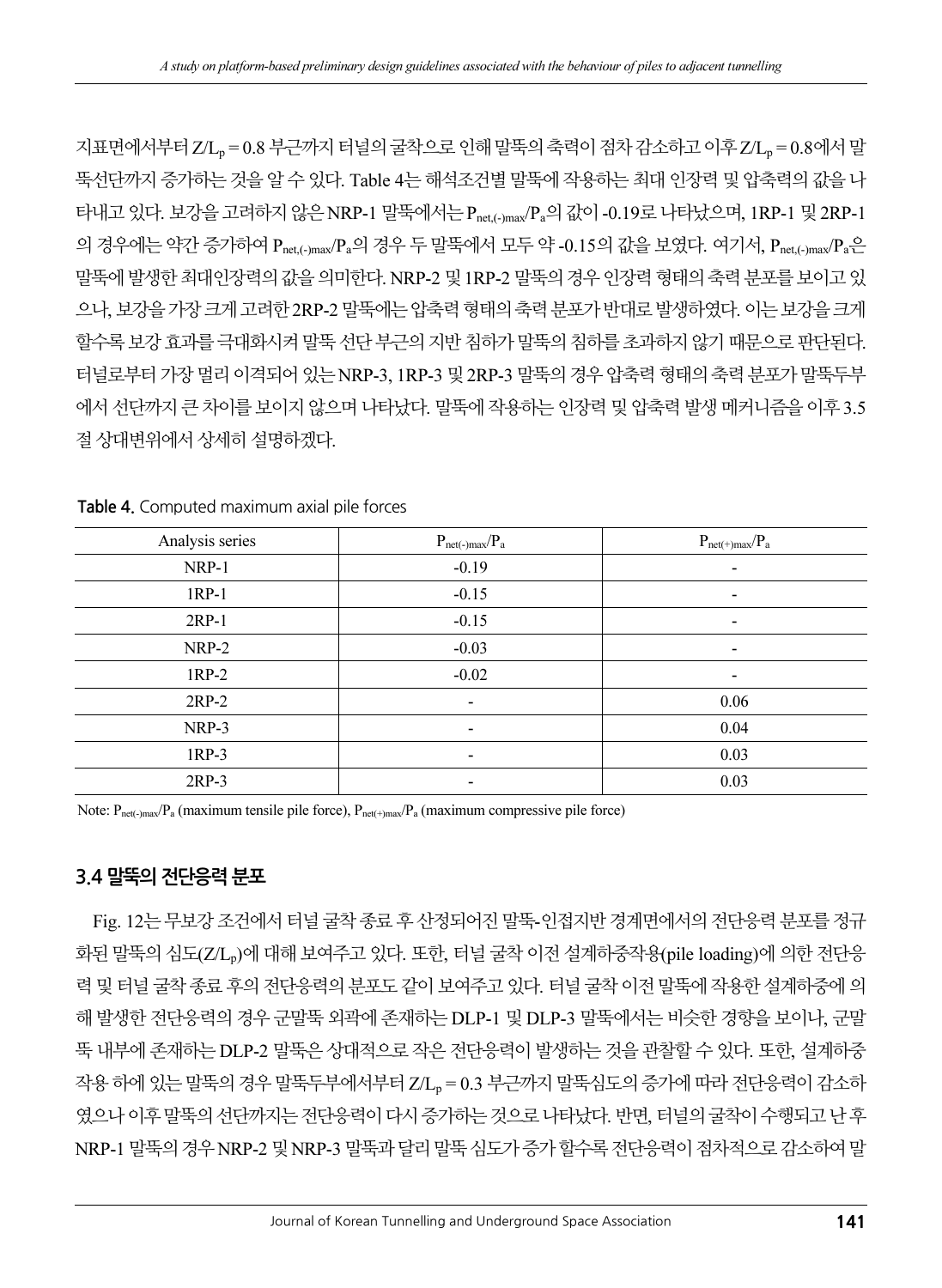뚝의 선단에서는 약 50 kPa 전단응력 값이 발생했다. 이는 NRP-1 말뚝의 경우 터널크라운(crown) 직상부에 존재 하여 지반침하의 영향을 가장 크게 받아 나타나는 결과로 분석되며, 말뚝의 선단에서는 지반의 침하가 상대적으 로 크게 발생하여 말뚝-인접지반 경계면에서의 전단력이 감소하기 때문에 전단응력의 값이 감소하는 것으로 판 단된다.



Fig. 12. Distributions of interface shear stresses with depth



Fig. 13. Distributions of interface shear stresses with depth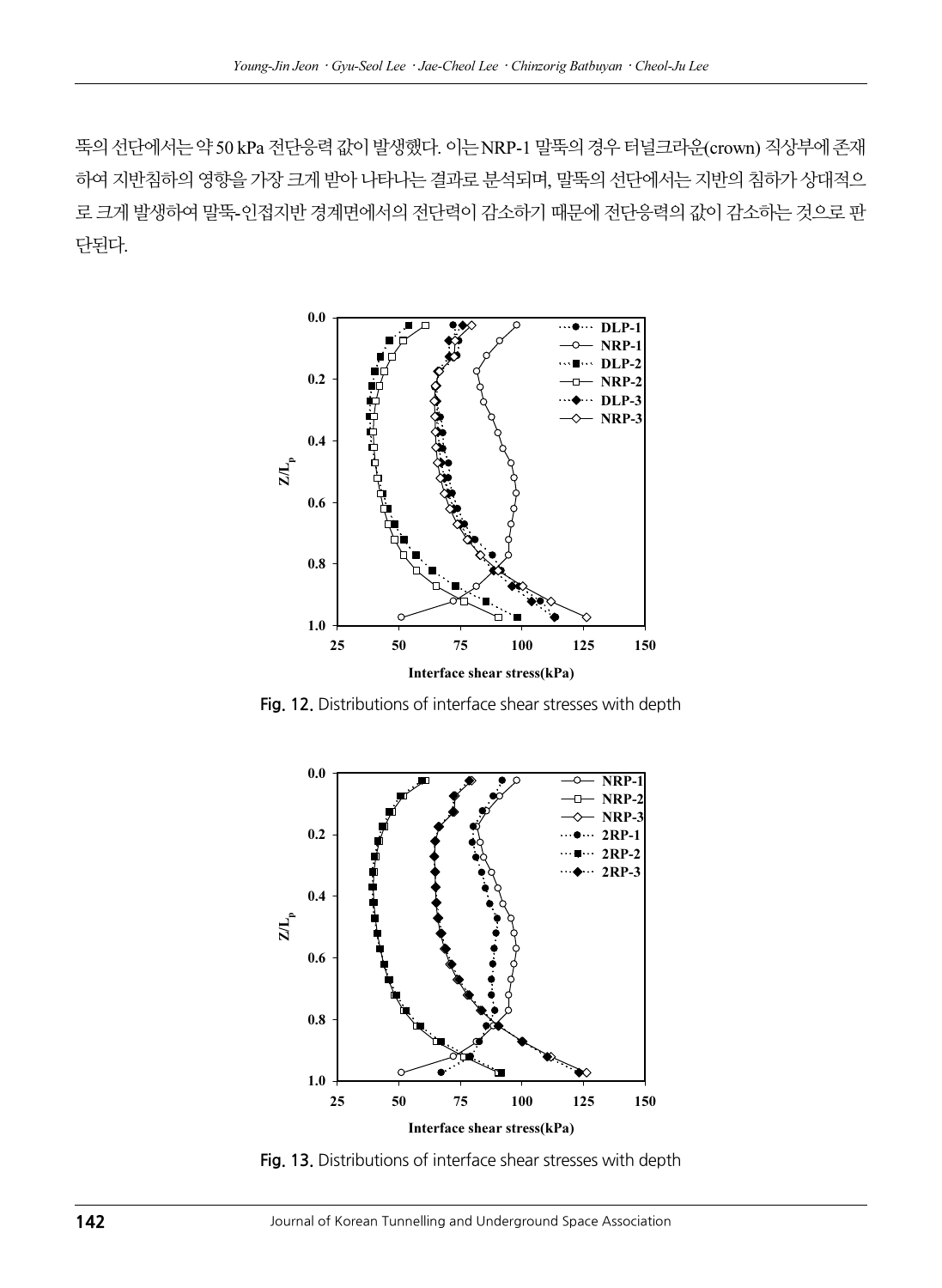Fig. 13은 터널 굴착 종료 후 산정된 보강조건(무보강 및 2 m 두께 그라우팅 보강)에 따른 말뚝-인접지반 경계 면에서의 전단응력 분포를 정규화된 말뚝의 심도(Z/Lp)에 대하여 보여주고 있다. 보강조건에 따른 전단응력 분포 의 차이를 명확히 구분하기 위해 1 m 두께 그라우팅 보강 조건을 Fig. 13에는 제시하지 않았으며, 이후순수하게 터널 굴착(tunneling-induced)으로 발생하는 전단응력 분포에서 고려하여 상세히 설명하겠다. Fig. 13에 나타나 있듯이 전단응력의 분포는 무보강 조건 및 2 m 그라우팅 보강 조건의 말뚝에서 모두 비슷한 경향으로 나타났다. 특히, 2번 및 3번 말뚝의 경우 무보강 조건 및 2 m 두께 그라우팅 보강 조건 모두 전단응력의 분포가 차이를 보이 지 않았다. 반면, 1번 말뚝의 경우 전단응력의 값이 약간의 차이를 보였으며 말뚝의 선단부근에서 약 16 kPa의 차 이가 나타났다. 터널 굴착으로 인한 말뚝의 전단응력을 보강조건에 따라 세부적으로 파악하기 위해서는 말뚝 두 부에 작용한 설계하중의 효과를 제거하여 그 영향을 분석할 필요가 있다.

Fig. 14는 다양한 보강조건(무보강, 1 m 및 2 m 두께 그라우팅 보강)에서 군말뚝 내 1번, 2번 및 3번 말뚝에 대 하여 순수하게 터널 굴착(tunneling-induced)으로 유발된 말뚝의 전단응력 분포를 정규화된 말뚝의 심도(Z/L<sub>D</sub>)에 대하여 보여주고 있다. Fig. 14에 나타나 있듯이 1번 말뚝의 경우 모든 보강조건에 대해 비슷한 경향을 보이고 있 으나 무보강 조건인 NRP-1 말뚝의 경우에 특정 말뚝의 심도에서 1RP-1 및 2RP-1 말뚝에 비해 상대적으로 큰 전 단응력의 값을 보이고 있다. 또한, 모든 보강조건에 대하여 1번 말뚝의 경우 약 Z/L, = 0.8 부근에서 전단응력 값 의 부호가 바뀌게 되는데 이는 특정 심도(약 Z/Lp = 0.8)를 기준으로 하여 말뚝에 작용하는 전단력의 방향이 반대 로 바뀌는 것을 의미한다. 다시 말해 말뚝두부에서 심도 Z/L, = 0.8 까지는 말뚝의 침하가 지반의 침하를 초과하 여 상향의 전단응력이 발생하였으며, 반대로 Z/Lp = 0.8에서 말뚝선단까지 지반의 침하가 말뚝의 침하를 초과하 므로 하향의 전단응력이 나타나 말뚝에는 인장력 형태의 축력 분포를 보이는 것으로 나타났다. 2번 및 3번 말뚝의



Fig. 14. Distributions of tunnelling-induced interface shear stresses with depth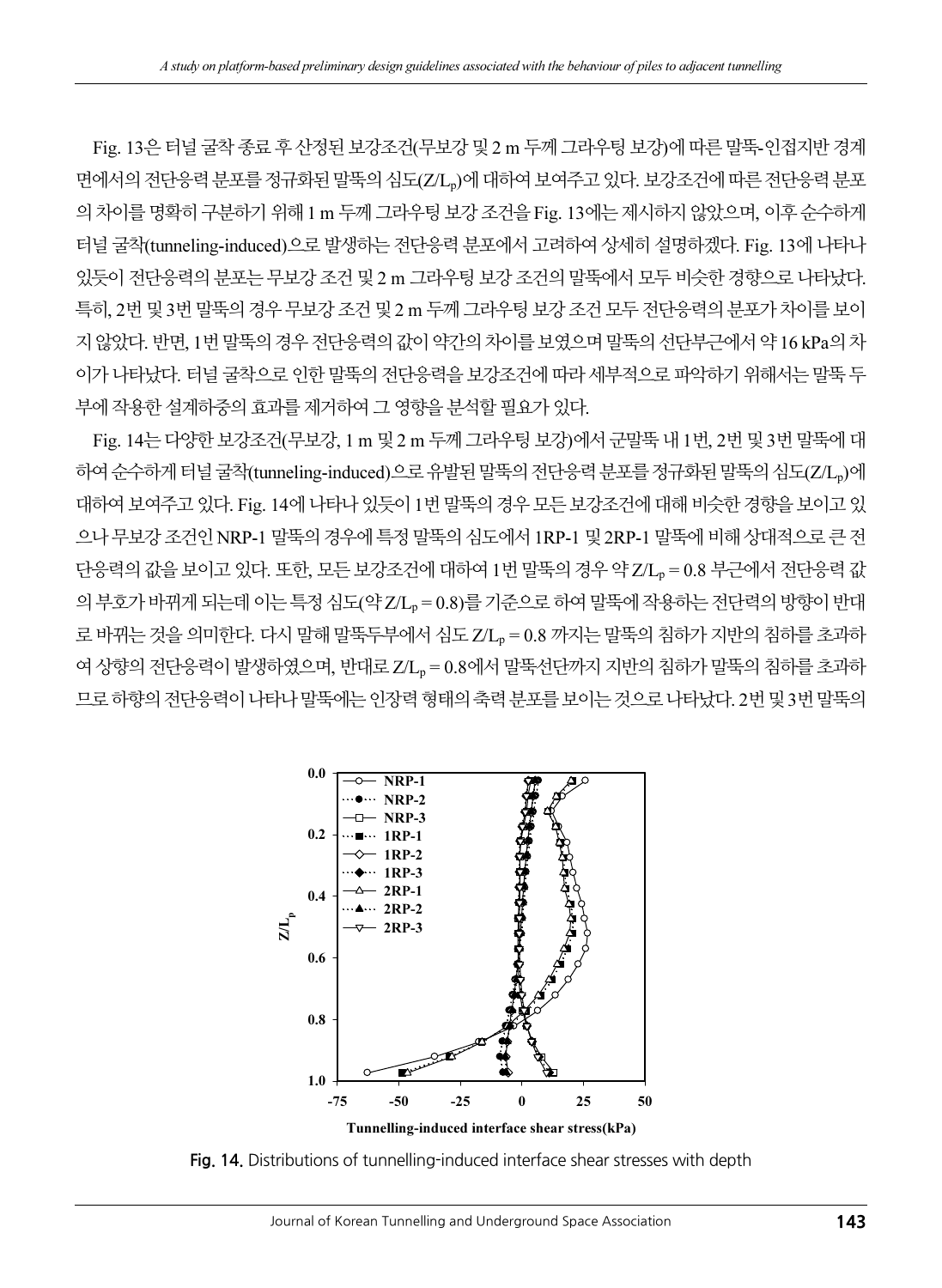경우에도 모든 보강조건에 대해 비슷한 경향을 보이고 있으며, 2번 말뚝의 경우 심도 약 Z/Lp = 0.45 부근에서 전 단응력의 부호가 바뀌는 것을 확인 할 수 있다. 이는 앞서 설명한 1번 말뚝에 작용하는 전단응력 메커니즘과 비슷 하여 인장력 형태의 축력 분포를 보이겠으나, 말뚝두부 및 말뚝선단 부근에서의 전단응력 값의 차이가 크지 않아 축력의 값이 작게 나타날 수 있음을 추론 할 수 있다. 따라서, 3.3절 말뚝의 축력분포에서 설명한 바를 전단응력을 통해 증명하였다. 1번 및 2번 말뚝과 달리 3번 말뚝의 경우 말뚝두부에서 Z/Lp = 0.2 부근까지 상향의 전단응력이 발생하였으며, Z/Lp = 0.7 부근에서 말뚝선단까지 또한 상향의 전단응력이 나타났다. 다시 말해 말뚝두부 및 말뚝 선단의 두 구역에서 상향의 전단응력이 발생하였는데, 두부에서의 전단응력 값이 선단에서의 전단응력 값 보다 상대적으로 작게 발생하여 말뚝에는 압축력 형태의 축력분포를 유발시켰다. 전단응력의 방향과 관련해서는 이후 3.5절 말뚝의 상대변위에서 다시 설명하겠다.

#### 3.5 말뚝의 상대변위 분포

Fig. 15는 터널 굴착 종료 후 보강을 고려하지 않은 조건에서 터널 굴착에 의해 산정된 말뚝-지반 사이에 존재 하는 interface 요소의 상대변위 분포를 군말뚝 내 1번, 2번 및 3번 말뚝을 고려하여 정규화된 말뚝의 심도(Z/L<sub>p</sub>) 에 따라 보여주고 있다. 터널 굴착 이전 말뚝두부 및 기초판에 작용한 설계하중으로 인해 말뚝 전체 구간에서 말 뚝의 침하가 지반의 침하를 초과한다. 설계하중작용(pile loading) 상태에서 말뚝의 상대변위 분포는 군말뚝의 외 곽에 존재하는 1번 및 3번 말뚝에서는 비슷한 경향을 보였으며, 군말뚝 내부에 존재하는 2번 말뚝의 경우에는 외 곽에 존재하는 말뚝에 비해 말뚝에 발생하는 상대변위가 상대적으로 감소하여 나타났다. 보강을 고려하지 않은 상태에서 터널 굴착 이후 말뚝에 발생된 상대변위는 1번 말뚝에서 가장 크게 발생하였으며, 나머지 말뚝(2번 및 3



Fig. 15. Distributions of relative displacements with depth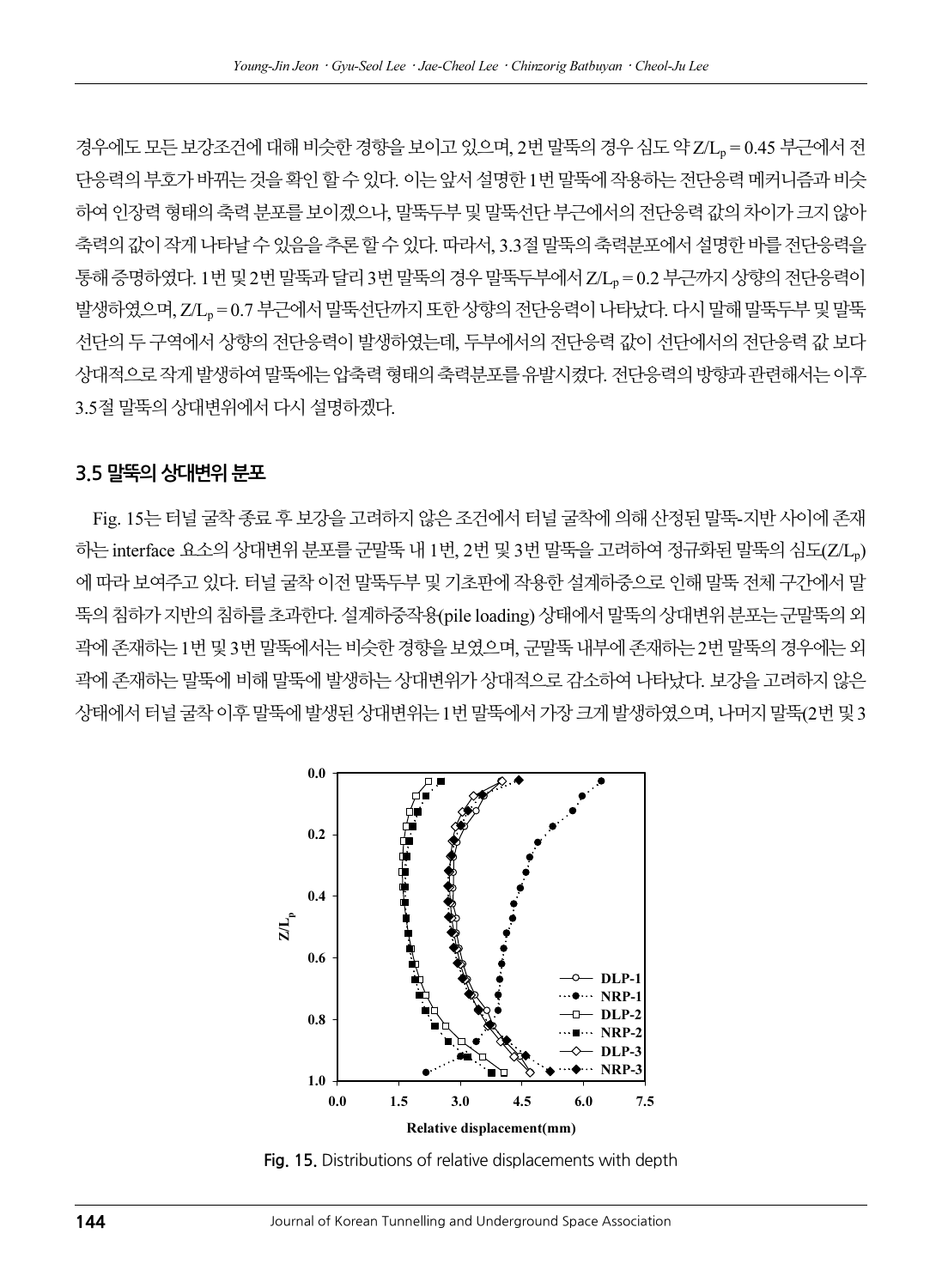번)에서는 터널 굴착 이전 설계하중작용 상태에서의 상대변위 값과 비슷하였다. 터널 굴착 종료 후1번 말뚝의 경 우에는 말뚝 두부에서부터 심도가 증가 할수록 상대변위는 점차 감소하였으며, 말뚝의 선단에서는 약 2.0 mm의 상대변위 값을 보였다. 즉, 군말뚝 내 말뚝의 위치에 따라 상대변위의 변화 경향이 상이하므로 순수하게 터널 굴 착으로 인해서 유발된 상대변위(tunnelling-induced relative displacement)를 검토할 필요가 있다.

Fig. 16은 다양한 보강조건(무보강, 1 m 및 2 m 두께 그라우팅 보강)에서 군말뚝 내 1번, 2번 및 3번 말뚝에 대 하여 tunnelling-induced 상대변위의 분포를 정규화된 말뚝의 심도(Z/L,)에 따라 보여주고 있다. 1번 말뚝의 경우 모든 보강조건에 대하여 말뚝의 상대변위가 타 말뚝들(2번 및 3번)에 비해 크게 발생하였으며, 보강을 고려하지 않은 NRP-1 말뚝에서 가장 크게 나타났다. 1번 말뚝의 경우 약 Z/LB = 0.8 부근에서 상대변위 값의 부호가 바뀌게 되는데, 이는 특정 심도(약 Z/L, = 0.8)를 기준으로 하여 말뚝에 작용하는 상대변위의 방향이 반대로 바뀌는 것을 의미한다. 즉, Z/Ln = 0.8 부터 말뚝선단까지는 터널 굴착으로 인한 지반침하로 하향의 마찰력이 말뚝에 작용하 며, 반대로 말뚝두부에서 Z/L, = 0.8 까지는 지반이 말뚝의 침하에 대해 저항하는 형태의 상향의 마찰 저항력이 발 현되는 것으로 보인다. 따라서, 앞서 설명한 전단응력의 분포를 tunnelling-induced 상대변위를 통하여 재차 입증 하였다. 또한, 2번 말뚝의 경우 1번 말뚝과 비슷한 형태의 상대변위 메커니즘을 보이고 있으나, 말뚝의 두부 및 선 단에는 발생하는 상대변위 값의 차이가 크지 않으므로 마찰 저항력이 크게 발현되지 않아 앞서 보여준 전단응력 의 크기가 작게 나타나는 이유를 증명 하였다. 3번 말뚝에서는 말뚝의 선단에서 1번 및 2번 말뚝과 달리 (+) 양의 상대변위 값이 발생하여 상향의 마찰 저항력이 발현되고 말뚝의 두부에는 상대변위가 거의 발생하지 않아 말뚝 에는 압축력 형태의 축력이 작용하는 것을 알 수 있다.



Fig. 16. Distributions of tunnelling-induced relative displacements at the pile-soil interface with depth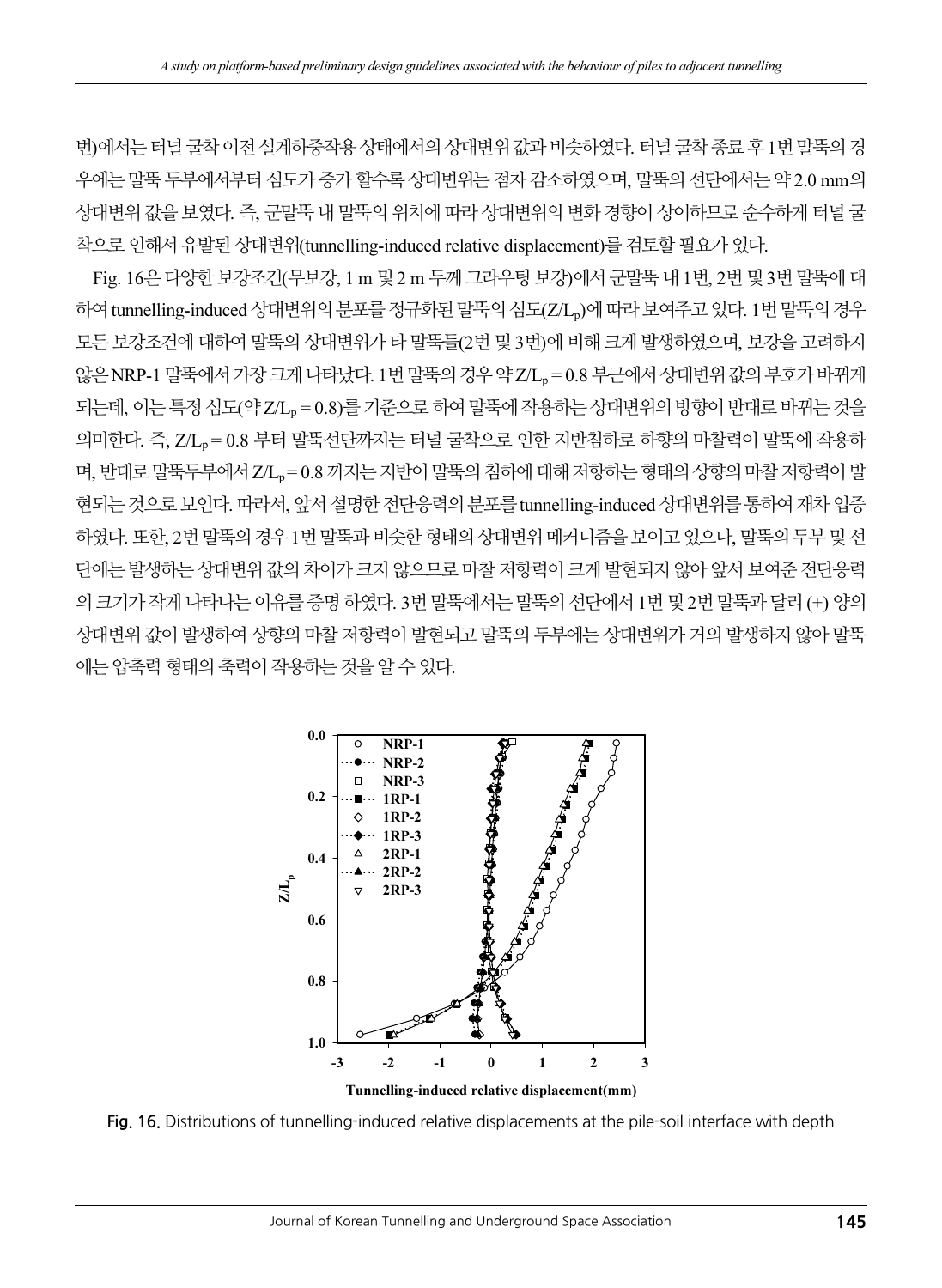#### 3.6 말뚝관리 IoT 플랫폼 예비 설계 가이드라인

앞서 설명한 내용들은 터널 굴착으로 인해 필연적으로 발생하는 지반 침하에 의한 말뚝의 공학적인 거동을 수 치해석으로 분석한 말뚝 메커니즘을 제시하고 있다. 본 연구에서는 단순히 수치해석을 통하여 구조물의 거동을 분석하는 것 뿐만 아니라, 비즈니스 서비스 프로세스 및 인터페이스 설계서를 바탕으로 한 말뚝관리 IoT 플랫폼 예비 설계 가이드라인을 제시하고자 한다. IoT (Internet of Things)는 인터넷에 연결되어 애플리케이션이나 네트 워크에 연결된 장치 또는 산업 장비와 같이 다른 사물들과 데이터를 공유할 수 있는 수많은 사물을 의미한다. 본 연구에서 제시한 예비 설계 가이드라인은 향후 IoT 플랫폼 구축을 위한 연구의 한 부분으로써 터널 굴착으로 인 한 인접말뚝의 거동을 플랫폼으로 분석하기 위한 기초 연구 단계로 볼 수 있다.

#### 3.6.1 프레임워크 인터페이스 구축 선정 기준 가이드라인

Table 5는 프레임워크(framework) 인터페이스 개발 선정에 대한 판단 기준 표를 보여주고 있다. 플랫폼은 그 속성상 다양한 디바이스 시스템, 데이터 연계 및 프로세스 연계가 필수적으로 요구되며, 이에 따라 프레임워크의 인터페이스 가이드라인의 정립이 필요한 실정이다. 따라서, 말뚝관리 IoT 플랫폼에서 생성되는 모든 데이터 및 서비스에 대한 인터페이스를 모두 구현하는 것은 품질 서비스 모델 가이드라인에 위배되므로 인터페이스 개발의 필요 여부를 선정하는 기준 가이드라인을 요구하고 있다. 이를 위해서는 시공현장에서 자주 고려하고 있는 터널 의 안정성, 지반보강, 말뚝의 침하, 안전율 등에 관한 가이드라인을 제시할 필요가 있을 것으로 판단된다.

| Classification                                  | Content                                                                                                                                                                                                                                                                                                                                                                                                    |
|-------------------------------------------------|------------------------------------------------------------------------------------------------------------------------------------------------------------------------------------------------------------------------------------------------------------------------------------------------------------------------------------------------------------------------------------------------------------|
| Using the<br>multiple systems<br>(institutions) | • When the multiple users utilise the information resources of specific data and process on the IoT<br>platform in common.<br>• If the specific information resources required for each systems are developed individually, the<br>efficiency maybe reduced.<br>• The interface development is carried out by dividing into the data and sharing process according<br>to the type of information resource. |
| Using the<br>real-time<br>connection            | • When a large number of users need to access in the real-time connection by requesting and<br>receiving the information on the IoT platform for pile management.<br>• Avoid the link of batch data.                                                                                                                                                                                                       |
| Using the<br>multi-channel<br>service           | • When the various UX are used in channel, such as the web, mobile apps and kiosk, the data are<br>shared through the standard link interface.<br>• In the case of standard link interface such as the SOAP and REST, the supports of multi-channel<br>service are possible with an interface without the duplication in various channels.                                                                 |
| Using the<br>multi-middleware<br>platform       | • When the interfaces using a IoT platform are performed in various middleware platforms, such as<br>J2EE, NET and PHP.<br>• If the interfaces in the heterogeneous environments are developed by operating independently the<br>language and technical standards in the individual middleware.                                                                                                            |

Table 5. A standard of judgment for selected development of framework interface

Note: UX (user experience), J2EE (java 2 enterprise edition), NET (NET framework), PHP (hypertext preprocessor)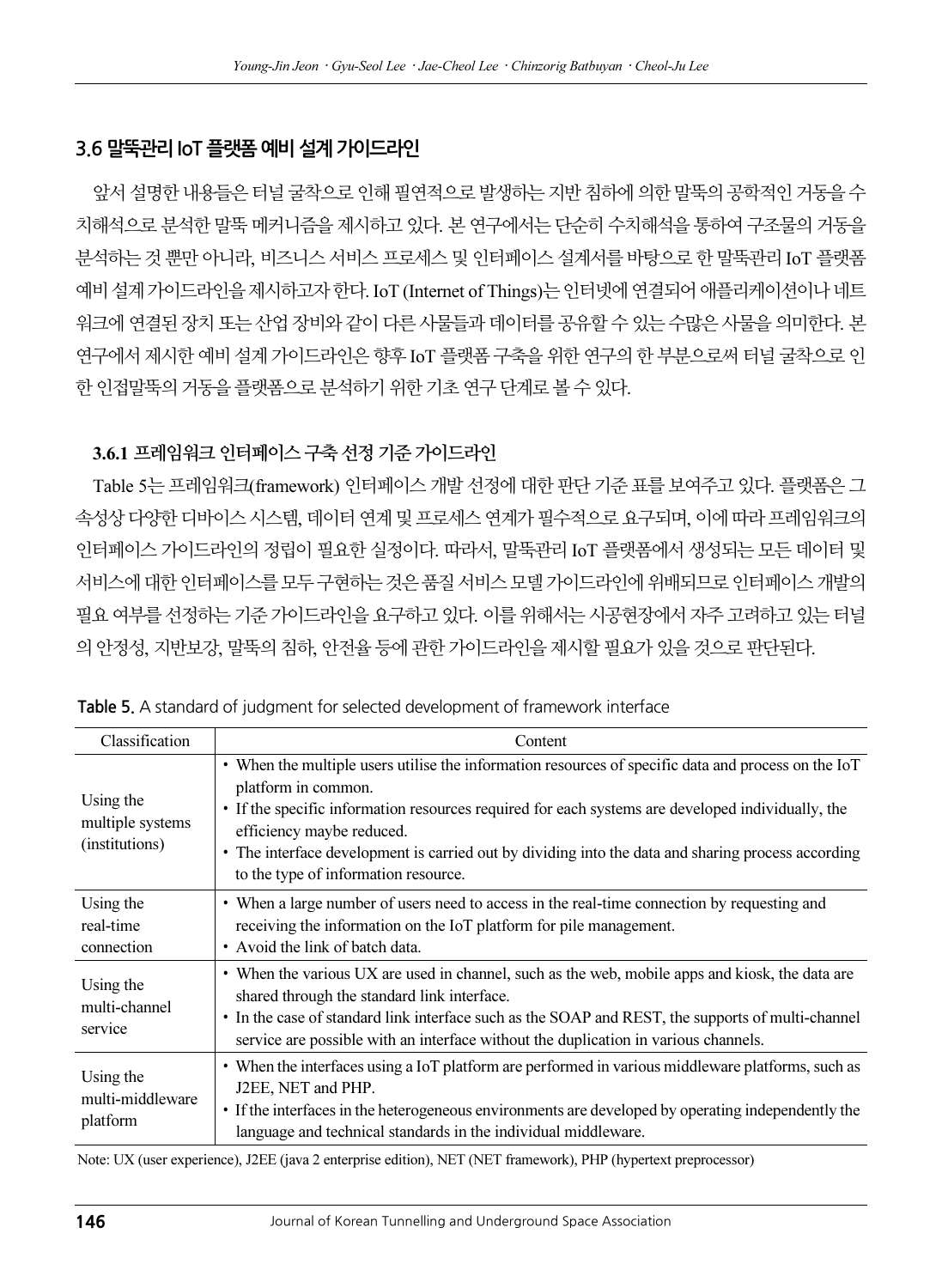#### 3.6.2 프레임워크 인터페이스 개발 요건 기준 가이드라인

터널 굴착으로 인해 유발된 말뚝의 거동과 관련된 각종 데이터를 바탕으로 말뚝관리 IoT 플랫폼 구축을 위해 기초 인터페이스를 개발하는데 필요한 핵심 개발 요건 기준 가이드라인을 제시하고자 하며, 그 내용은 다음과 같다.

#### ① 오픈 API 요청에 대하여 Access Token 방식의 인증 및 권한 제어

- 터널 굴착으로 유발한 말뚝의 거동관련 데이터(변위, 축력, 전단응력 및 손상여부 등)의 수집 및 정제된 IoT 센 서 정보에 대하여 레이어가 분리된 형태로 타 시스템에서 접근 하여 조회, 수정 및 삭제 처리한다.
- API 요청에 대한 인증 및 권한 제어를 Access Token 기반으로 하여 구현해야 한다.
- ② 오픈 RESTful API and Authorization 방식의 JSON DATA 포맷
- 구체적인 API에 대한 구현은 JSON 데이터 포맷의 웹기술 표준인 RESTful API over HTTP(S)로 달성한다.
- 접근 제어를 위해서 IoT 디바이스의 식별자에 따른 접근 제어 방식으로 특정 API에 대한 권한 제어 구현이 필 요하다.
- 접근 제어 인증을 위한 체계적인 관리를 위해 OAuth2 Access Token 관리 등의 구현 체계가 필요하다.
- ③ API 인터페이스 사용현황 로그화
- 향후 분석을 위해서 API Call 및 API Return Time와 같이 API 자체 사용현황을 로그화한다.
- API call 횟수 및 Response Time은 향후 성능 향상 요소를 위한 백데이터로도 사용한다.

#### 3.6.3 프레임워크 인터페이스 API 데이터 플로우 가이드라인

프레임워크 인터페이스는 말뚝관리요소와 관련된 데이터(변위, 축력, 전단응력 및 손상 등)를 수집 및 정제하 여 이를 활용하는 데이터 플로우 상에서 다양한 형태의 API로 가공되어 제공된다. 따라서, 각 데이터 플로우 프로 세스를 정의하고 데이터가 생성되는 시점에 따라 적합한 API를 제공하는 것이 필요하다. 이를 위해 데이터의 정 확도를 향상시키며, 수치해석, 실험 및 현장 데이터의 오류를 최소화하기 위해 데이터 분류 작업을 정밀하게 수행 하여야 한다.

상기에 제시된 예비 설계 가이드라인을 바탕으로 하여 말뚝관리 IoT 플랫폼이 구축되면 사용자가 터널 굴착으 로 유발되는 말뚝의 변형 및 손상을 쉽게 파악하고, 말뚝의 유지관리를 편리하게 수행 할 수 있을 것으로 기대된 다. 하지만 말뚝관리 IoT 플랫폼 구축을 위해서는 데이터의 수집을 위한 저장공간, 센서의 설치 및 데이터 유지관 리 등과 같은 문제가 수반되므로 이를 해결하기 위한 후속 연구가 동반되어야 한다. 따라서, 수치해석 데이터 및 현장 데이터를 활용한 관련 연구를 지속적으로 수행하여, 이를 바탕으로 한 말뚝관리 IoT 플랫폼의 개발이 필요 할 것으로 판단된다.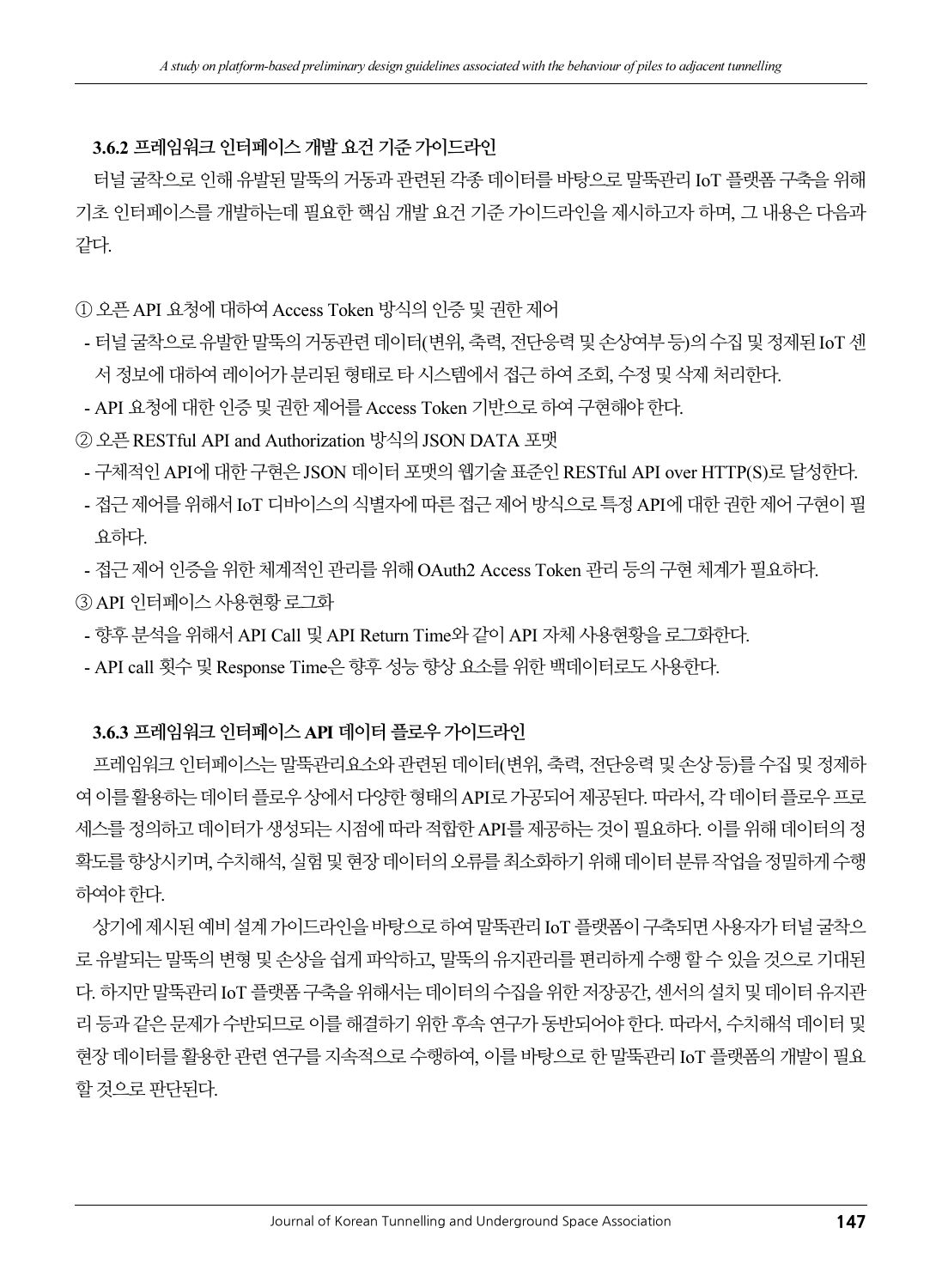### 4. 요약 및 결론

본 연구에서는 3차원 유한요소 해석을 실시하여 기초판으로 연결된 군말뚝 형태의 기초 하부를 터널이 근접 통 과할 경우 이로 인해 발생하는 말뚝의 거동분석을 수행하였다. 이를 통해 터널 굴착으로 유발된 말뚝침하, 축력, 전단응력 및 상대변위를 분석하였으며, 추가적으로 말뚝관리 IoT 플랫폼 예비 가이드라인을 제시함으로써 다음 과 같은 결론을 도출하였다.

- 1. 터널 굴착 단계에서 지표면 및 말뚝두부 침하의 비율이 가장 크게 발생하는 경우는 터널이 Y/D = -1.5~+1.5 지점을 통과할 때 나타났으며, 그 이후 터널 굴착에 따른 침하의 비율은 현저히 감소되는 것으로 분석되었다. 터널로부터 이격거리가 가장 가까우며 지반보강을 가장 크게 고려한 2RP-1은 지반보강을 고려하지 않은 말 뚝에 비해 침하가 약 15% 감소하는 것으로 나타났다. 또한 지반보강을 고려하지 않으며 터널로부터 이격거리 가 가장 가까워 지반침하의 영향을 가장 많이 받을 것으로 예상되는 NRP-1 말뚝은 지반보강을 가장 크게 고 려하고 터널로부터 이격거리가 가장 멀리 존재하여 지반침하의 영향을 가장 작게 받는 2RP-3 말뚝에 비해 말 뚝두부의 침하가 약 70% 크게 발생하였다.
- 2. 설계하중(pile loading) 작용 아래에서 말뚝의 축력은 심도가 증가할수록 점차적으로 감소하여 약 75%가 주면 마찰력에 의해 지지되고 나머지 약 25%의 하중만이 말뚝선단에서 지지되는 것으로 나타났다. 반면 터널로부 터 가장 근접하게 위치한 1번 말뚝의 경우 터널 굴착 종료 후 말뚝의 주면마찰력 지지율이 약 85%로 증가하여 선단지지율이 약 15%로 감소하였다. 이는 기초판으로 연결되어 일체거동하는 군말뚝 일지라도 터널크라운 직 상부에 위치한 말뚝의 경우 지반 침하의 영향을 가장 크게 받는다는 것으로 분석되었다. 또한, NRP-2 및 1RP-2 말뚝의 경우 인장력 형태의 축력 분포를 보이며, 보강을 가장 크게 고려한 2RP-2 말뚝에는 압축력 형태의 축 력 분포가 반대로 발생하였는데, 이는 보강을 크게 할수록 보강 효과를 극대화시켜 말뚝 선단 부근의 지반 침 하가 말뚝의 침하를 초과하지 않기 때문으로 판단된다.
- 3. 무보강 조건인 NRP-1 말뚝의 경우에 특정 말뚝의 심도에서 1RP-1 및 2RP-1 말뚝에 비해 상대적으로 큰 전단 응력의 값을 보였으며, 모든 보강조건에 대하여 1번 말뚝의 경우 약 Z/Lp = 0.8 부근에서 전단응력 값의 부호 가 바뀌게 되는데, 이는 전단력의 방향이 반대로 바뀌는 것을 의미한다. 1번 및 2번 말뚝과 달리 3번 말뚝의 경 우 말뚝두부 및 말뚝선단의 두 구역에서 상향의 전단응력이 발생하였는데, 두부에서의 전단응력 값이 선단에 서의 전단응력 값 보다 상대적으로 작게 발생하여 말뚝에는 압축력 형태의 축력분포를 유발시켰다.
- 4. 상대변위의 경우 1번 말뚝에서 모든 보강조건에 대한 말뚝의 상대변위가 타 말뚝(2번 및 3번)에 비해 크게 발 생하였으며, 보강을 고려하지 않은 NRP-1 말뚝에서 가장 크게 나타났다. 1번 말뚝의 경우 약 Z/Lp = 0.8 부근 에서 상대변위 값의 부호가 바뀌게 되는데, 이는 특정 심도를 기준으로 하여 말뚝에 작용하는 변위의 방향이 반대로 바뀌는 것을 알 수 있다. 다시말해 특정 심도를 기준으로 하여 특정구간에서는 하향의 마찰력이 말뚝에 작용하며, 반대로 다른 특정구간에서 지반이 말뚝의 침하에 대해 저항하는 형태인 상향의 마찰 저항력이 발현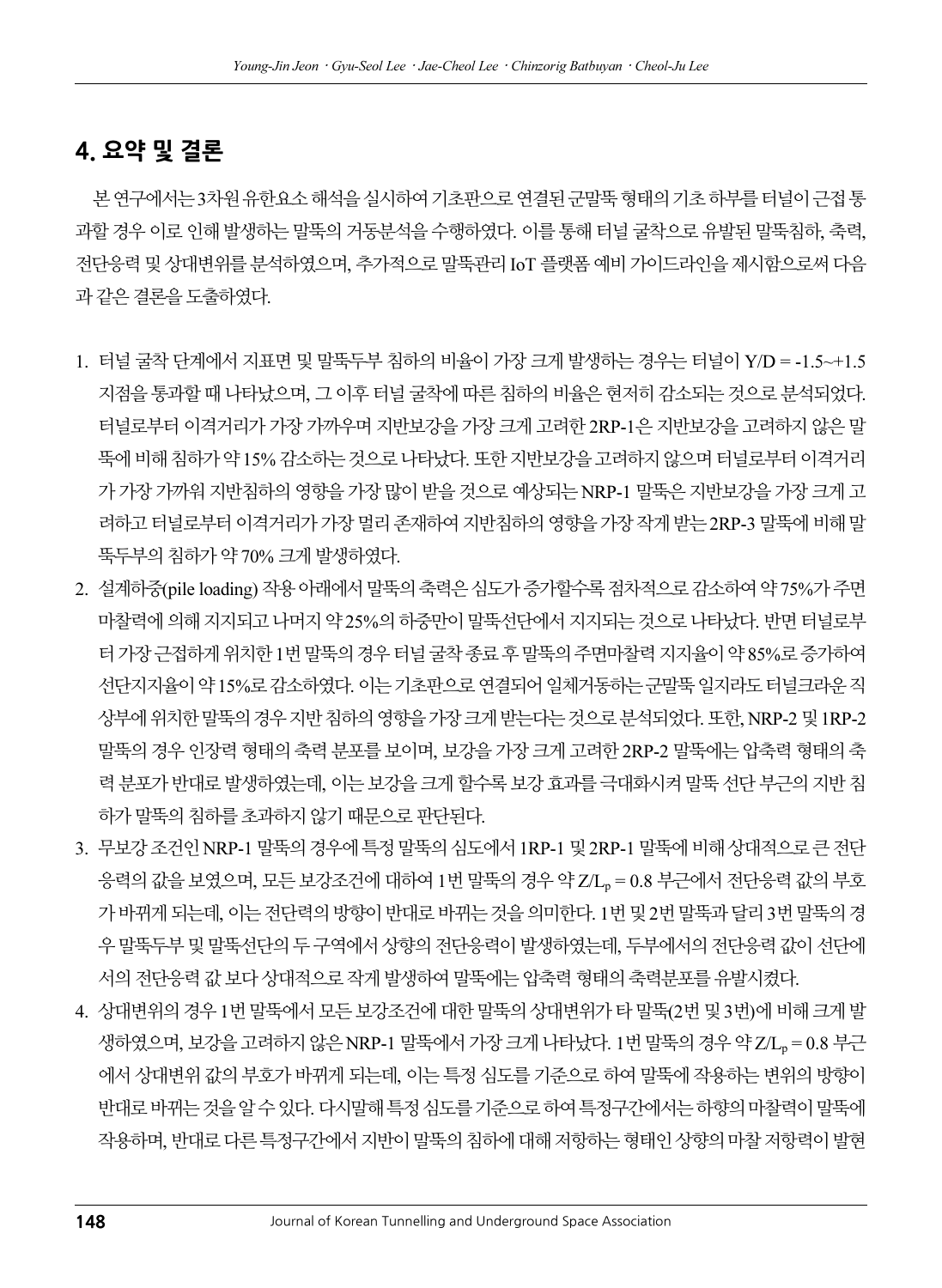되는 것으로 나타났다.

5. 말뚝관리 IoT 플랫폼은 그 속성상 다양한 디바이스 시스템, 데이터 및 프로세스 연계가 필수적으로 요구되며, 이에 따라 프레임워크의 인터페이스 가이드라인의 정립이 필요한 것으로 나타났다. 이를 위해 예비 가이드라 인을 바탕으로 한 말뚝관리 IoT 플랫폼을 구축함으로써 사용자로 하여금 터널 굴착에 의한 말뚝의 거동 및 유 지관리의 파악이 간편해 질 것으로 분석되었다. 따라서, 수치해석 및 현장데이터를 융합하고 이를 활용한 말 뚝관리 IoT 플랫폼 개발에 대한 지속적인 연구가 필요할 것으로 판단된다.

### 감사의 글

이 논문은 2021년도 정부(교육부)의 재원으로 한국연구재단의 지원을 받아 수행된 기초연구사업임(No.: 2017 R1D1A1B05035579).

### 저자 기여도

전영진은 원고 작성을 하였고, 이규설은 데이터 정립을 하였고, 이재철 및 바트보양은 데이터 수집 및 데이터 분석을 하였고, 이철주는 논문의 검토 및 방향을 수립하였다.

### References

- 1. Brinkgreve, R.B.J., Kumarswamy, S., Swolfs, W.M. (2015), Reference manual, Plaxis 3D 2015 User's Manual, Delft, pp. 1-284.
- 2. Cheng, C.Y., Dasari, G.R., Chow, Y.K., Leung, C.F. (2007), "Finite element analysis of tunnel-soil-pile interaction using displacement controlled model", Tunnelling and Underground Space Technology, Vol. 22, No. 4, pp. 450-466.
- 3. Choi, H.J., Kim, S.G., Jang, K.J., Shim, J.D., Eun, S.J. (2005), "Case study on tunnel design under terminal structure of Gimpo airport", Proceedings of the KSCE Tunnel Committee Special Conference, Seoul, pp. 49-66.
- 4. Choi, Y.G., Park, J.H., Woo, S.B., Jeong, Y.J. (2003), "Reinforcing effect of FRP multi-step grouting for NATM tunnel through weathered zone", Proceedings of the KSCE 2003 Convention Program, Seoul, pp. 4805-4810.
- 5. Davisson, M.T. (1972), "High capacity piles", Proceedings of the Lecture Series in Innovations in Foundation Construction, ASCE, Illinois, pp. 81-112.
- 6. Dias, T.G.S., Bezuijen, A. (2014a), "Pile tunnel interaction: literature review and data analysis", Proceedings of the ITA World Tunnel Congress 2014, Iguassu Falls, Brazil, May, pp. 1-10.
- 7. Dias, T.G.S., Bezuijen, A. (2014b), "Pile-tunnel interaction: a conceptual analysis", Proceedings of the 8th International Symposium on Geotechnical Aspects of Underground Construction in Soft Ground, CRC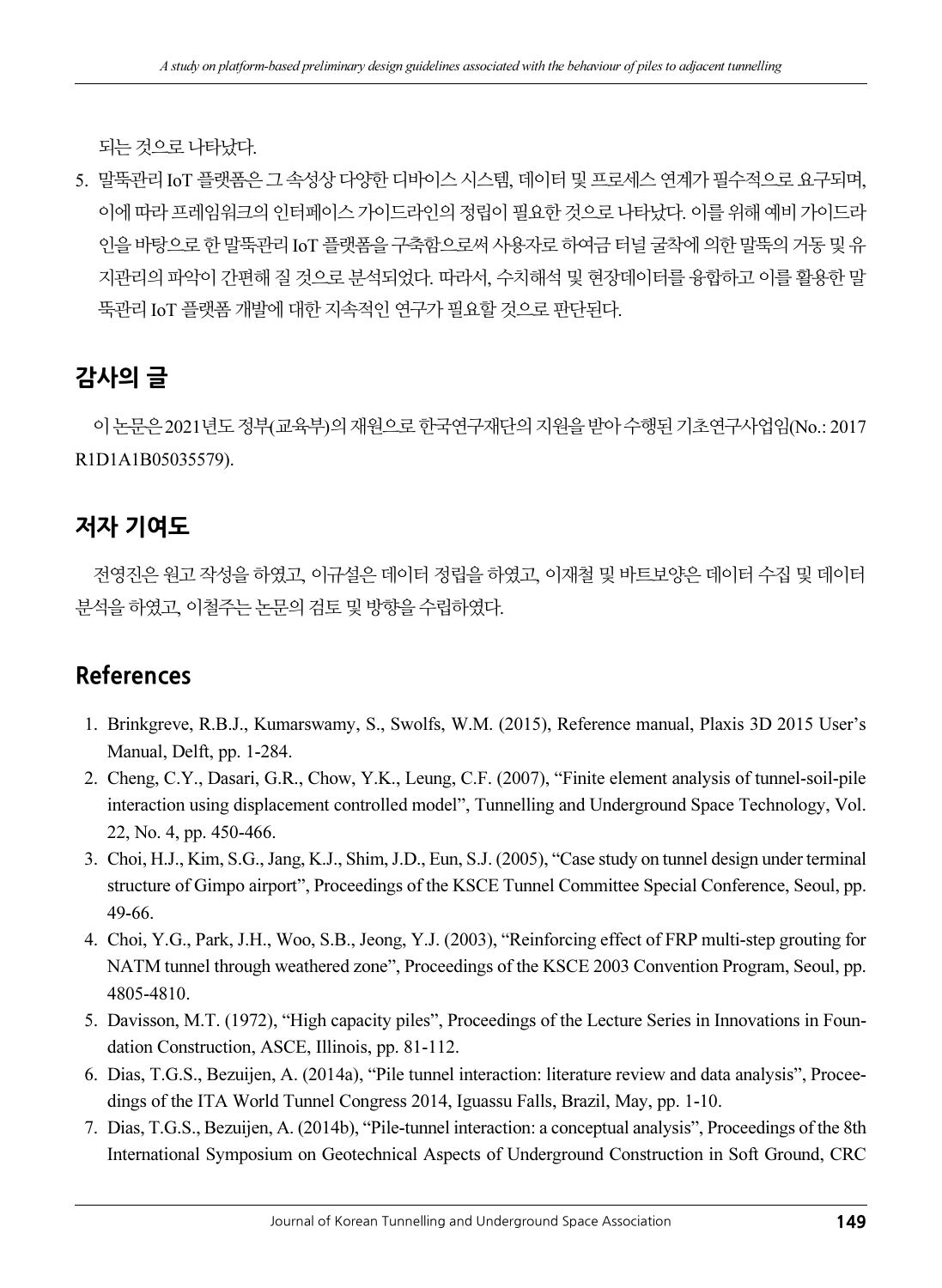Press, Seoul, Korea, August, 1, pp. 251-255.

- 8. Hartono, E., Leung, C.F., Shen, R.F., Chow, Y.K., Ng, Y.S., Tan, H.T., Hua, C.J. (2014), "Behaviour of pile above tunnel in clay", Proceedings of the 8th International Conference on Physical Modelling in Geotechnics 2014 (ICPMG 2014), Perth, Australia, pp. 833-838.
- 9. Hong, Y., Soomro, M.A., Ng, C.W.W. (2015), "Settlement and load transfer mechanism of pile group due to side-by-side twin tunnelling", Computers and Geotechnics, Vol. 64, No. 1, pp. 105-119.
- 10. Jacobsz, S.W. (2003), The effects of tunnelling on piled foundations, Ph.D. Thesis, University of Cambridge, pp. 51-180.
- 11. Jeon, Y.J., Jeon, S.C., Jeon, S.J., Lee, C.J. (2020a), "Study on the behaviour of pre-existing single piles to adjacent shield tunnelling by considering the changes in the tunnel face pressures and the locations of the pile tips", Geomechanics and Engineering, Vol. 21, No. 2, pp. 187-200.
- 12. Jeon, Y.J., Jeon, S.C., Jeon, S.J., Lee, C.J. (2020b), "A study on the behaviour of pre-existing single piles to adjacent shield TBM tunnelling from three-dimensional finite element analyses", Journal of Korean Tunnelling and Underground Space Association, Vol. 22, No. 1, pp. 23-46.
- 13. Jeon, Y.J., Kim, J.S., Jeon, S.C., Jeon, S.J., Park, B.S., Lee, C.J. (2018), "A study on the behaviour of single piles to adjacent shield TBM tunnelling by considering face pressures", Journal of Korean Tunnelling and Underground Space Association, Vol. 20, No. 6, pp. 1003-1022.
- 14. Jeon, Y.J., Kim, S.H., Kim, J.S., Lee, C.J. (2017), "A study on the effects of ground reinforcement on the behaviour of pre-existing piles affected by adjacent tunnelling", Journal of Korean Tunnelling and Underground Space Association, Vol. 19, No. 3, pp. 389-407.
- 15. Jeon, Y.J., Kim, S.H., Lee, C.J. (2015), "A study on the effect of tunnelling to adjacent single piles and pile groups considering the transverse distance of pile tips from the tunnel", Journal of Korean Tunnelling and Underground Space Association, Vol. 17, No. 6, pp. 637-652.
- 16. Jeon, Y.J., Lee, C.J. (2015), "A study on the behaviour of single piles to adjacent tunnelling in stiff clay", Journal of the Korean Geo-Environmental Society, Vol. 16, No. 6, pp. 13-22.
- 17. Jue, K.S., Na, D.S. (2005), "A study on the construction of tunnel near the piles of foundation of an overpass", Proceedings of the KSCE Tunnel Committee Special Conference, Seoul, pp. 89-100.
- 18. Lee, C.J. (2012a), "Three-dimensional numerical analyses of the response of a single pile and pile groups to tunnelling in weak weathered rock", Tunnelling and Underground Space Technology, Vol. 32, No. 1, pp. 132-142.
- 19. Lee, C.J. (2012b), "Behaviour of single piles and pile groups in service to adjacent tunnelling conducted in the lateral direction of the piles", Journal of Korean Tunnelling and Underground Space Association, Vol. 14, No. 4, pp. 337-356.
- 20. Lee, C.J. (2012c), "The response of a single pile and pile groups to tunnelling performed in weathered rock", KSCE Journal of Civil and Environmental Engineering Research, Vol. 32, No. 5C, pp. 199-210.
- 21. Lee, C.J., Chiang, K.H. (2007), "Responses of single piles to tunnelling-induced soil movements in sandy ground", Canadian Geotechnical Journal, Vol. 44, No. 10, pp. 1224-1241.
- 22. Lee, C.J., Jeon, Y.J. (2015), "A study on the effect of the locations of pile tips on the behaviour of piles to